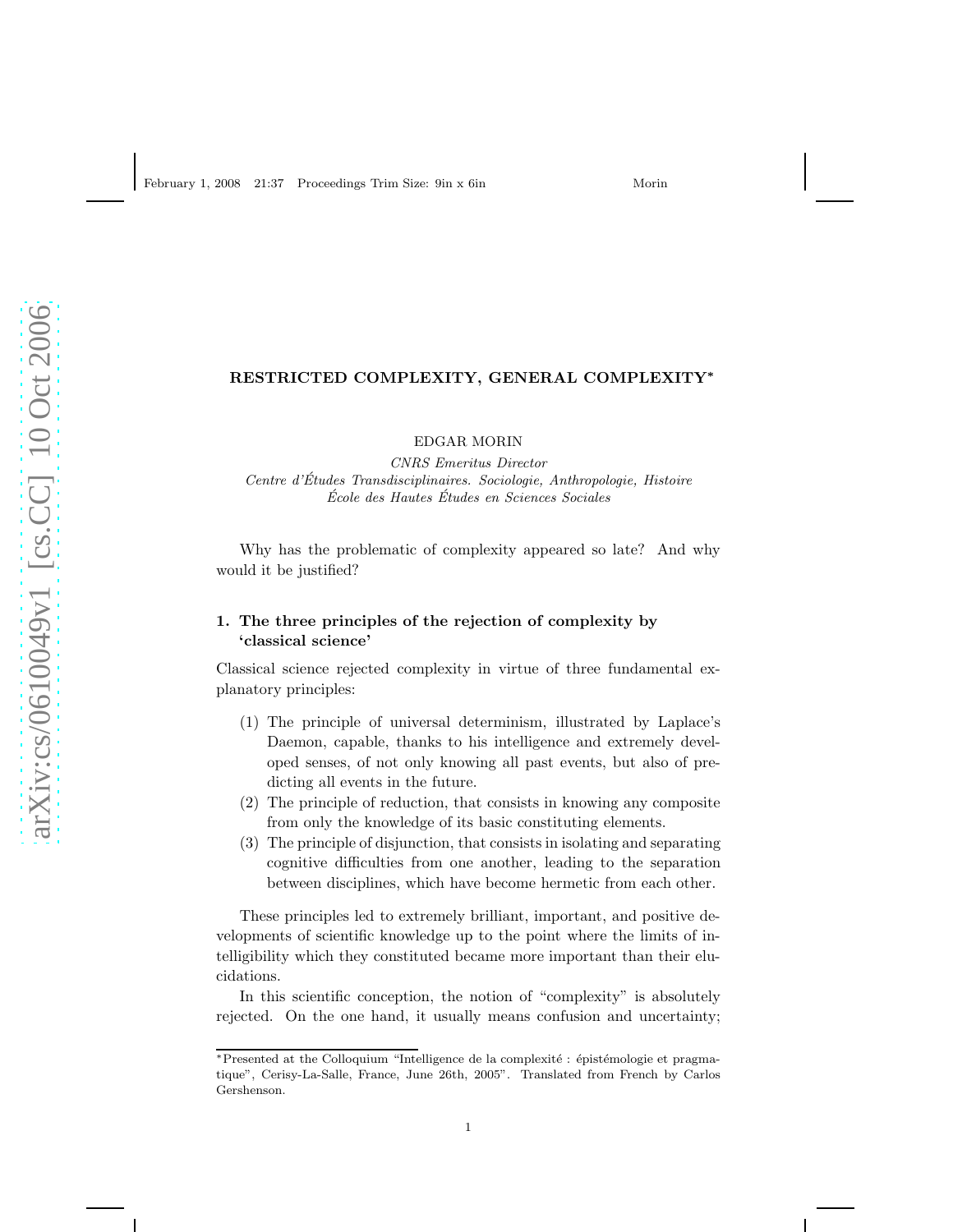the expression "it is complex" in fact expresses the difficulty of giving a definition or explanation. On the other hand, since the truth criterion of classical science is expressed by simple laws and concepts, complexity relates only to appearances that are superficial or illusory. Apparently, phenomena arise in a confused and dubious manner, but the mission of science is to search, behind those appearances, the hidden order that is the authentic reality of the universe.

Certainly, western science is not alone in the search of the "true" reality behind appearances; for Hinduism, the world of appearances, the mây $\hat{a}$ , is illusory; and for Buddhism the samsara, the world of phenomena, is not the ultimate reality. But the true reality, in the Hindu or Buddhist worlds, is inexpressible and in extreme cases unknowable. Whereas, in classical science, behind appearances, there is the impeccable and implacable order of nature.

Finally, complexity is invisible in the disciplinary division of the real. In fact, the first meaning of the word comes from the Latin *complexus*, which means what is woven together. The peculiarity, not of the discipline in itself, but of the discipline as it is conceived, non-communicating with the other disciplines, closed to itself, naturally disintegrates complexity.

For all these reasons, it is understood why complexity was invisible or illusory, and why the term was rejected deliberately.

# 2. Complexity: A first breach: irreversibility

However, a first breach is made within the scientific universe during the nineteenth century; complexity would appear from it de facto before starting to be recognized de jure.

Complexity would make its appearance de facto with the second law of thermodynamics, which indicates that energy degrades into caloric form: this principle lies within the scope of the irreversibility of time, while until then physical laws were in principle reversible and that even in the conception of life, the fixism of species did not need time.

The important point here is not only the irruption of irreversibility, thus time, but it is also the apparition of a disorder since heat is conceived as the agitation of molecules; the disordered movement of each molecule is unpredictable, except at a statistical scale where distribution laws can be determined effectively.

The law of the irreversible growth of entropy has given place to multiple speculations, and beyond the study of closed systems, a first reflection about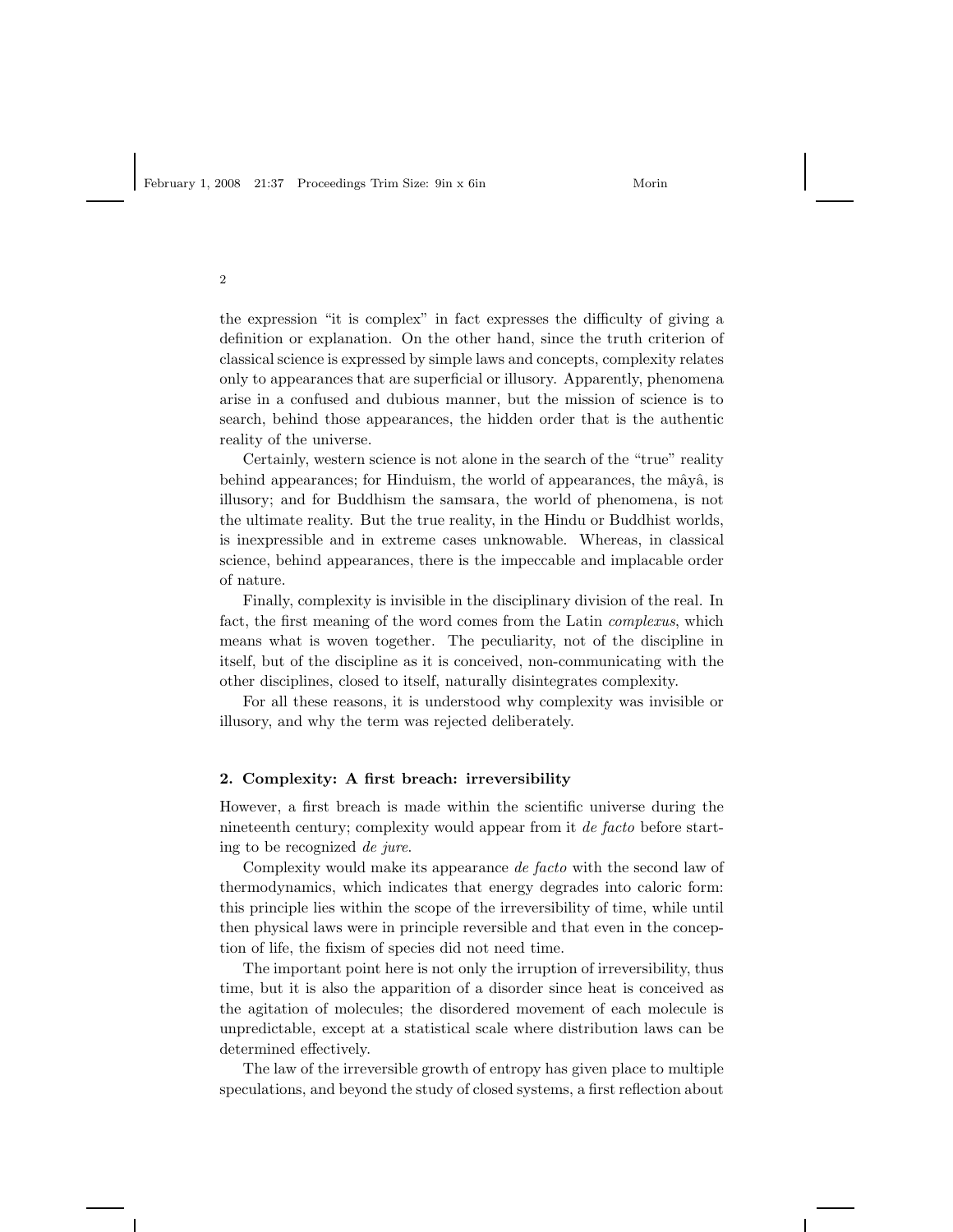the universe, where the second law leads toward dispersion, uniformity, and thus towards death. This conception of the death of the universe, long ago rejected, has appeared recently in cosmology, with the discovery of black energy. This will lead to the dispersion of galaxies and would seem to announce us that the universe tends to a generalized dispersion. As the poet Eliot said: "the universe will die in a whisper"...

Thus, the arrival of disorder, dispersion, disintegration, constituted a fatal attack to the perfect, ordered, and determinist vision.

And many efforts will be needed—we are not there precisely because it is against the reigning paradigm—to understand that the principle of dispersion, which appears since the birth of the universe with this incredible deflagration improperly named big bang, is combined with a contrary principle of bonding and organization which is manifested in the creation of nuclei, atoms, galaxies, stars, molecules, and life.

## 3. Interaction Order/Disorder/Organization

How is it that both phenomena are related?

This is what I tried to show in the first volume of  $La$  Méthode (The Method). We will need to associate the antagonist principles of order and disorder, and associate them making another principle emerge that is the one of organization.

Here is in fact a complex vision, which one has refused to consider during a very long time, for one cannot conceive that disorder can be compatible with order, and that organization can be related to disorder at all, being antagonist to it.

At the same time than that of the universe, the implacable order of life is altered. Lamarck introduces the idea of evolution, Darwin introduces variation and competition as motors of evolution. Post-darwinism, if it has, in certain cases, attenuated the radical character of the conflict, has brought this other antinomy of order: chance, I would say even a vice of chance. Within the neodarwinian conception, to avoid calling "creation" or "invention" the new forms of living organization such as wings, eyes one is very afraid of the word "invention" and of the word "creation"—one has put chance at the prow. One can understand the rest of the fear of creation because science rejects creationism, i.e. the idea that God is a creator of living forms. But the reject of creationism finished in masking the creativity that manifests itself in the history of life and in the history of humanity. And, from the philosophical point of view, it is rather recently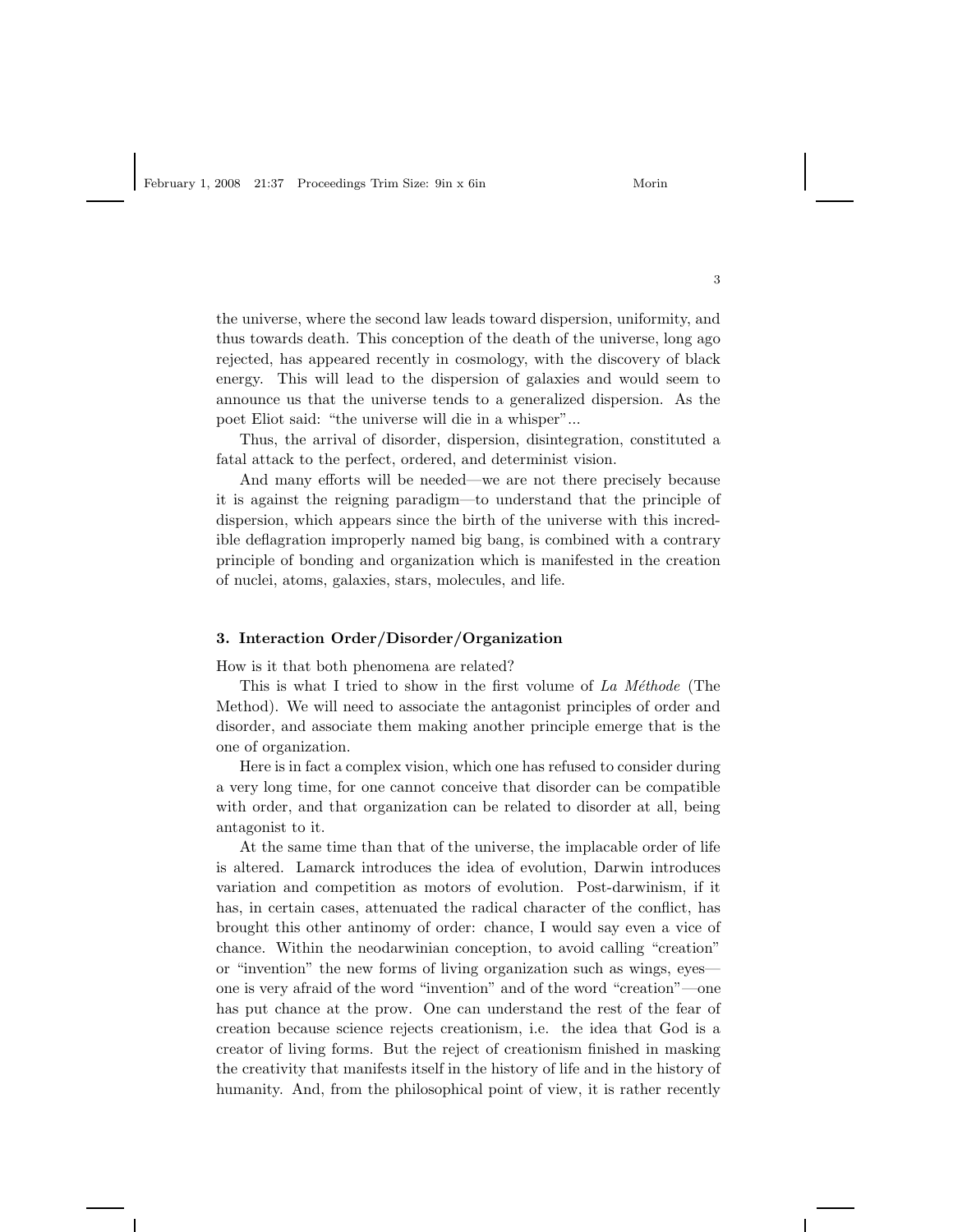that Bergson, and then in another way, Castoriadis, put at the centre of their conception the idea of creation.

In addition, in the beginning of the twentieth century, microphysics introduced a fundamental uncertainty in the universe of particles that ceases to obey the conceptions of space and time characteristic of our universe called macro-physic. How thus these two universes, that are the same, but at a different scale, are compatible? One begins today to conceive that one can pass, from the micro-physical universe to ours, since between them a certain number of quantum elements are connected, in virtue of a process called decoherence. But there remains this formidable logical and conceptual hiatus between the two physics.

Finally, at a very large scale—mega-physical—Einstein's theory discovers that space and time are related to one another, with the result that our lived and perceived reality becomes only meso-physical, situated between micro-physic reality and mega-physical reality

#### 4. Chaos

All this made that the dogmas of classical science are reached, but de facto: although increasingly mummified, they remain.

Yet a certain number of strange terms would appear. For example, the term "catastrophe", suggested by René Thom to try to make intelligible the discontinuous changes of form; then the fractalism of Mandelbrot; then the physical theories of chaos, which distinguishes itself from the rest, since today it is thought that the solar system, which seems to obey an absolutely impeccable and measurable order with the most extreme precision, considering its evolution in millions of years, is a chaotic system comprising a dynamic instability modifying for example Earth's rotation around itself or around the Sun. A chaotic process may obey to deterministic initial states, but these cannot be know exhaustively, and the interactions developed within this process alter any prevision. Negligible variations have considerable consequences over large time scales. The word chaos, in these physics, has a very limited meaning: that of apparent disorder and unpredictability. Determinism is saved in principle, but it is inoperative since one cannot know exhaustively the initial states. We are in fact, since the original deflagration and forever, plunged in a chaotic universe.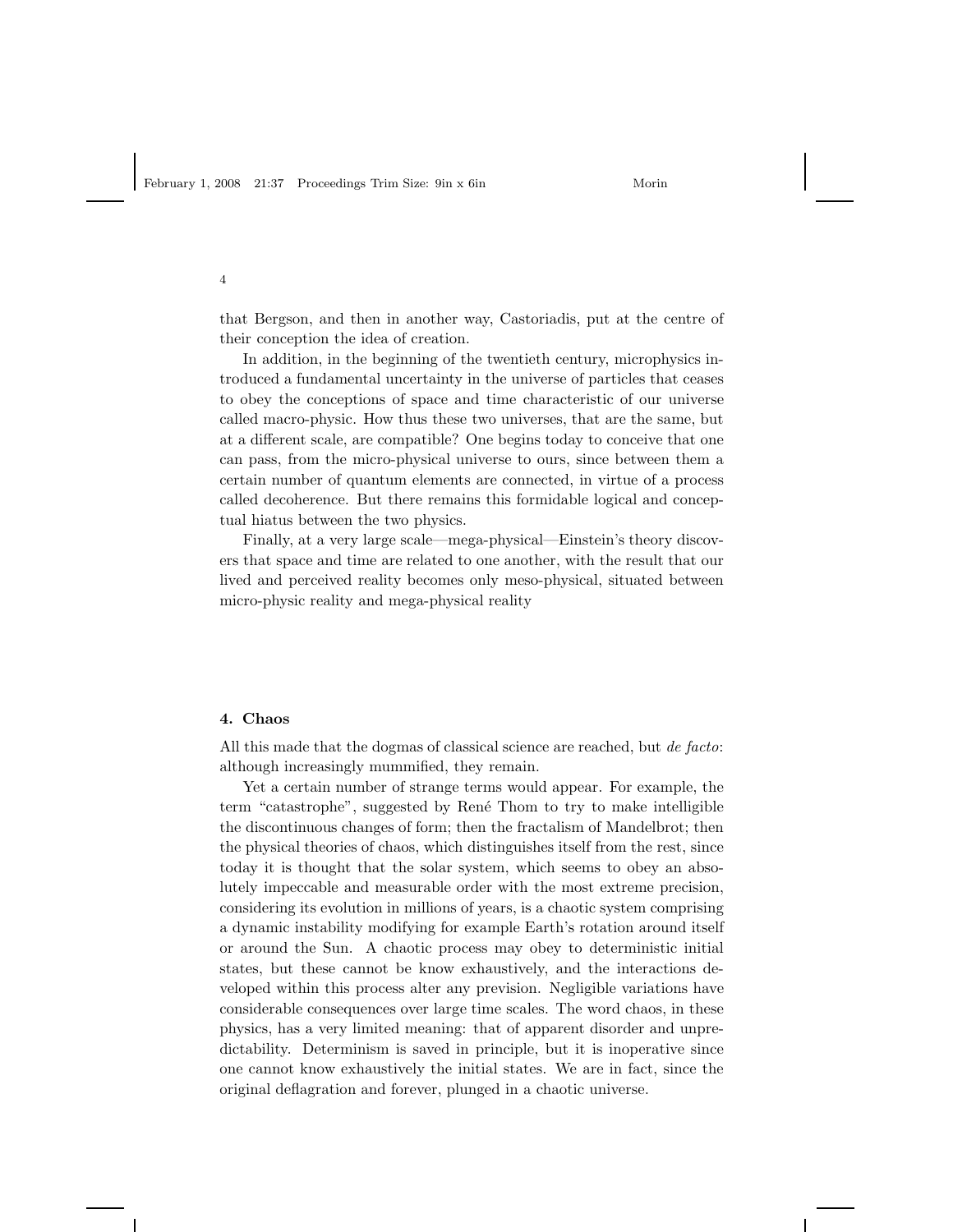#### 5. The emergence of the notion of complexity

However, complexity remained always unknown in physics, in biology, in social sciences. Admittedly, after more than half a century, the word complexity irrupted, but in a domain that also remained impermeable to the human and social sciences, as well as to the natural sciences themselves. It is at the bosom of a sort of nebulous spiral of mathematicians and engineers where it emerged at about the same time, and became connected at once, in the forties and fifties, with Information Theory, Cybernetics, and General Systems Theory. Within this nebula, complexity will appear with Ashby to define the degree of variety in a given system. The word appears, but does not contaminate, since the new thinking remains pretty confined: the contributions of Von Neumann, of Von Foerster will remain completely ignored, and still remain in the disciplinary sciences closed on themselves. One can also say that Chaitin's definition of randomness as algorithmic incompressibility becomes applicable to complexity. Consequently, the terms chance, disorder, complexity tend to overlap one another and sometimes to be confused.

There were breaches, but still not an opening.

This would come from the Santa Fe Institute (1984) where the word will be essential to define dynamical systems with a very large number of interactions and feedbacks, inside of which processes very difficult to predict and control take place, as "complex systems", where the classical conception was unable to be considered.

Thus, the dogmas or paradigms of classical science began to be disputed.

The notion of emergence appeared. In "Chance and Necessity", Jacques Monod makes a great state of emergence, i.e. qualities and properties that appear once the organization of a living system is constituted, qualities that evidently do not exist when they are presented in isolation. This notion is taken, here and there, more and more, but as a simple constatation without being really questioned (whereas it is a conceptual bomb).

It is like this that it was arrived to the complexity I call "restricted": the word complexity is introduced in "complex systems theory"; in addition, here and there the idea of "sciences of complexity" was introduced, encompassing the fractalist conception and chaos theory.

Restricted complexity spread rather recently, and after a decade in France, many barriers have been jumped. Why? Because more and more a theoretical vacuum was faced, because the ideas of chaos, fractals, disorder, and uncertainty appeared, and it was necessary at this moment that the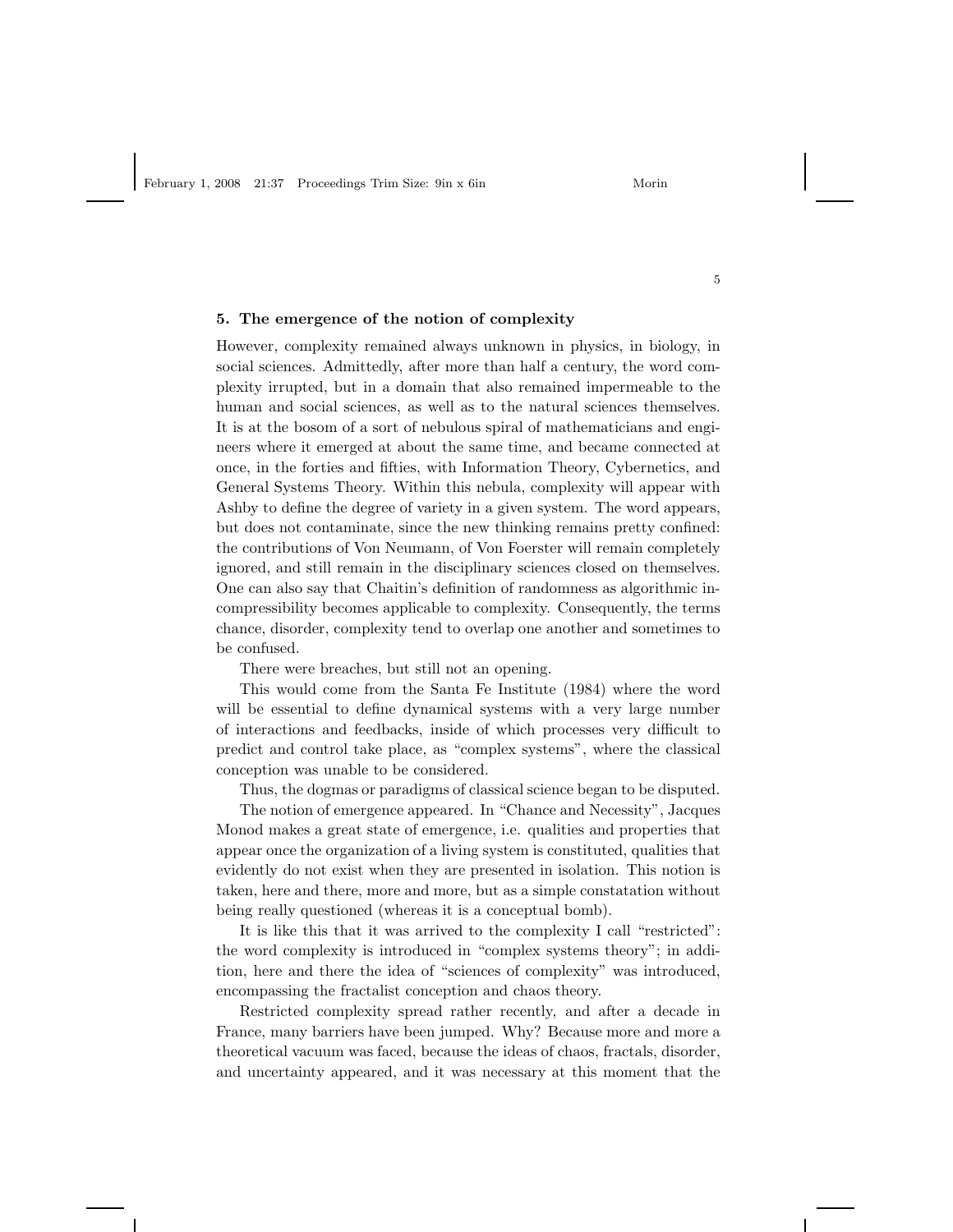word complexity would encompass them all. Only that this complexity is restricted to systems which can be considered complex because empirically they are presented in a multiplicity of interrelated processes, interdependent and retroactively associated. In fact, complexity is never questioned nor thought epistemologically.

Here the epistemological cut between restricted and generalized complexities appears because I think that any system, whatever it might be, is complex by its own nature.

Restricted complexity made it possible important advances in formalization, in the possibilities of modeling, which themselves favor interdisciplinary potentialities. But one still remains within the epistemology of classical science. When one searches for the "laws of complexity", one still attaches complexity as a kind of wagon behind the truth locomotive, that which produces laws. A hybrid was formed between the principles of traditional science and the advances towards its hereafter. Actually, one avoids the fundamental problem of complexity which is epistemological, cognitive, paradigmatic. To some extent, one recognizes complexity, but by decomplexifying it. In this way, the breach is opened, then one tries to clog it: the paradigm of classical science remains, only fissured.

## 6. Generalized complexity

But then, what is "generalized" complexity? It requires, I repeat, an epistemological rethinking, that is to say, bearing on the organization of knowledge itself.

And it is a paradigmatic problem in the sense that I have defined "paradigm"<sup>a</sup>. Since a paradigm of simplification controls classical science, by imposing a principle of reduction and a principle of disjunction to any knowledge, there should be a paradigm of complexity that would impose a principle of distinction and a principle of conjunction.

In opposition to reduction, complexity requires that one tries to comprehend the relations between the whole and the parts. The knowledge of the parts is not enough, the knowledge of the whole as a whole is not enough, if one ignores its parts; one is thus brought to make a come and go in loop to gather the knowledge of the whole and its parts. Thus, the principle of reduction is substituted by a principle that conceives the relation of whole-part mutual implication.

<sup>&</sup>lt;sup>a</sup>Cf *La Méthode 4, Les idées*, p.211–238, Le Seuil, 1990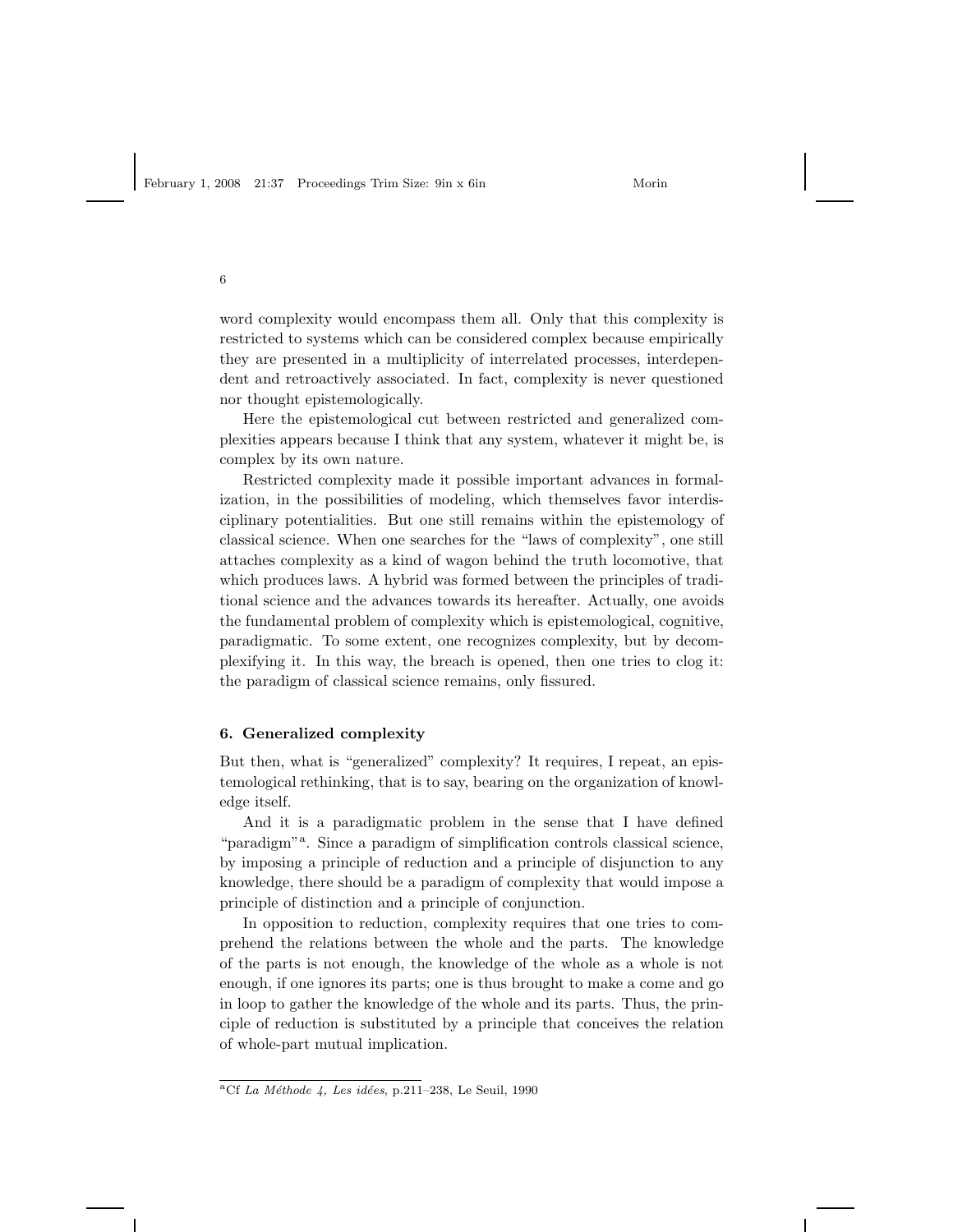The principle of disjunction, of separation (between objects, between disciplines, between notions, between subject and object of knowledge), should be substituted by a principle that maintains the distinction, but that tries to establish the relation.

The principle of generalized determinism should be substituted by a principle that conceives a relation between order, disorder, and organization. Being of course that order does not mean only laws, but also stabilities, regularities, organizing cycles, and that disorder is not only dispersion, disintegration, it can also be blockage, collisions, irregularities.

Let us now take again the word of Weaver, from a text of 1948, to which we often referred, who said: the  $XIX<sup>th</sup>$  century was the century of disorganized complexity and the  $XX<sup>th</sup>$  century must be that of organized complexity.

When he said "disorganized complexity", he thought of the irruption of the second law of thermodynamics and its consequences. Organized complexity means to our eyes that systems are themselves complex because their organization supposes, comprises, or produces complexity.

Consequently, a major problem is the relation, inseparable (shown in La  $Méthode 1$ , between disorganized complexity and organized complexity.

Let us speak now about the three notions that are present, but to my opinion not really thought of, in restricted complexity: the notions of system, emergence, and organization.

# 7. System: It should be conceived that "any system is complex"

What is a system? It is a relation between parts that can be very different from one another and that constitute a whole at the same time organized, organizing, and organizer.

Concerning this, the old formula is known that the whole is more than the sum of its parts, because the addition of qualities or properties of the parts is not enough to know those of the whole: new qualities or properties appear, due to the organization of these parts in a whole, they are emergent.

But there is also a substractivity which I want to highlight, noticing that the whole is not only more than the sum of its parts, but it is also less that the sum of it parts.

Why?

Because a certain number of qualities and properties present in the parts can be inhibited by the organization of the whole. Thus, even when each of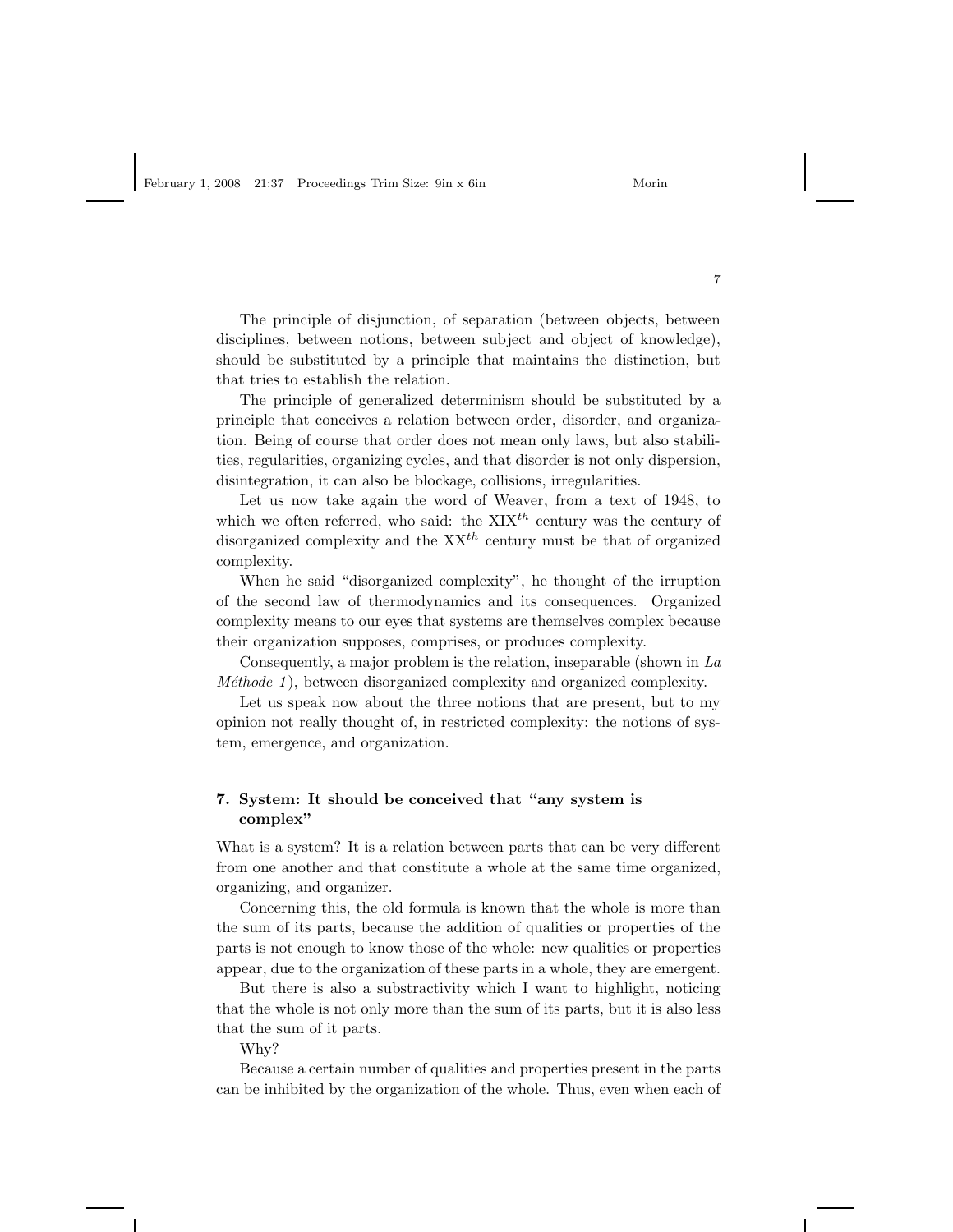our cells contains the totality of our genetic inheritance, only a small part of it is active, the rest being inhibited. In the human relation individualsociety, the possibilities of liberties (delinquent or criminal in the extreme) inherent to each individual, will be inhibited by the organization of the police, the laws, and the social order.

Consequently, as Pascal said, we should conceive the circular relation: 'one cannot know the parts if the whole is not known, but one cannot know the whole if the parts are not known'.

Thus, the notion of organization becomes capital, since it is through organization of the parts in a whole that emergent qualities appear and inhibited qualities disappear<sup>b</sup>.

#### 8. Emergence of the notion of emergence

What is important in emergence is the fact that it is indeductible from the qualities of the parts, and thus irreducible; it appears only parting from the organization of the whole. This complexity is present in any system, starting with  $H_2O$ , the water molecule which has a certain number of qualities or properties that the hydrogen or oxygen separated do not have, which have qualities that the water molecule does not have.

There is a recent number of the *Science et Avenir*  $\text{c}$  journal devoted to emergence; to relate emergence and organization, one wonders wether it is a hidden force in nature, an intrinsic virtue.

From the discovery of the structure of the genetic inheritance in DNA, where it appeared that life was constituted from physicochemical ingredients present in the material world, therefore from the moment that it is clear that there is not a specifically living matter, a specifically living substance, that there is no *élan vital* in Bergson's sense, but only the physicochemical matter that with a certain degree of organizing complexity produces qualities of the living—of which self-reproduction, self-reparation, as well as a certain number of cognitive or informational aptitudes, as from this moment, the vitalism is rejected, the reductionism should be rejected, and it is the notion of emergence that takes a cardinal importance, since a certain type of organizing complexity produces qualities specific of selforganization.

The spirit *(mens, mente)* is an emergence. It is the relation brain-

 $bI$  develop the idea that organization consists of complexity in La Méthode 1, La nature de la nature, p.94–151, Le Seuil, 1977.

<sup>c</sup>Science and Future, a popular French journal (Translator's Note)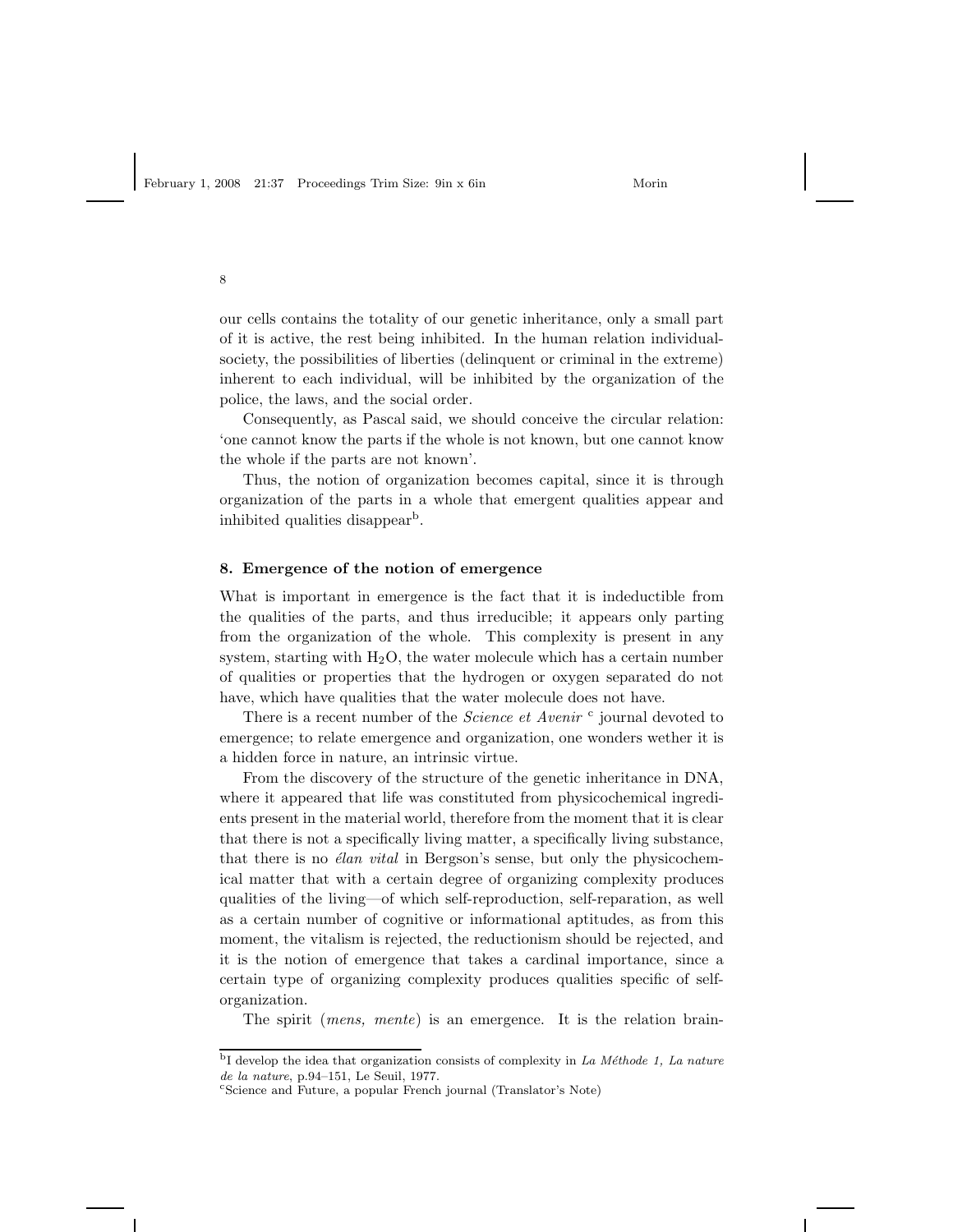culture that produces as emergent psychic, mental qualities, with all that involves language, consciousness, etc.

Reductionists are unable to conceive the reality of the spirit and want to explain everything starting from the neurons. The spiritualists, incapable of conceiving the emergence of the spirit starting from the relation brainculture, make from the brain at most a kind of television.

## 9. The complexity of organization

The notion of emergence is a capital notion, but it redirects to the problem of organization, and it is organization which gives consistence to our universe. Why is there organization in the universe? We cannot answer this question, but we can examine the nature of organization.

If we think already that there are problems of irreducibility, of indeductibility, of complex relations between parts and whole, and if we think moreover that a system is a unit composed of different parts, one is obliged to unite the notion of unity and that of plurality or at least diversity. Then we realize that it is necessary to arrive at a logical complexity, because we should link concepts which normally repel each other logically, like unity and diversity. And even chance and necessity, disorder and order, need to be combined to conceive the genesis of physical organizations, as on the plausible assumption where the carbon atom necessary to the creation of life was constituted in a star former to our sun, by the meeting exactly at the same time—absolute coincidence—of three helium nuclei. Thus, in stars where there are billions of interactions and meetings, chance made these nuclei to meet, but when this chance occurs, it is necessary that a carbon atom will be constituted.

You are obliged to connect all these disjoined notions in the understanding that was inculcated to us, unfortunately, since childhood, order, disorder, organization.

We then manage to conceive what I have called the self-eco-organization, i.e. the living organization.

#### 10. The self-eco-organization

The word self-organization had emerged and had been used as of the end of the 50's by mathematicians, engineers, cyberneticians, neurologists.

Three important conferences had been held on the topic of "selforganizing systems", but a paradoxical thing, the word had not bored in biology, and was a marginal biologist, Henri Atlan, who retook this idea, in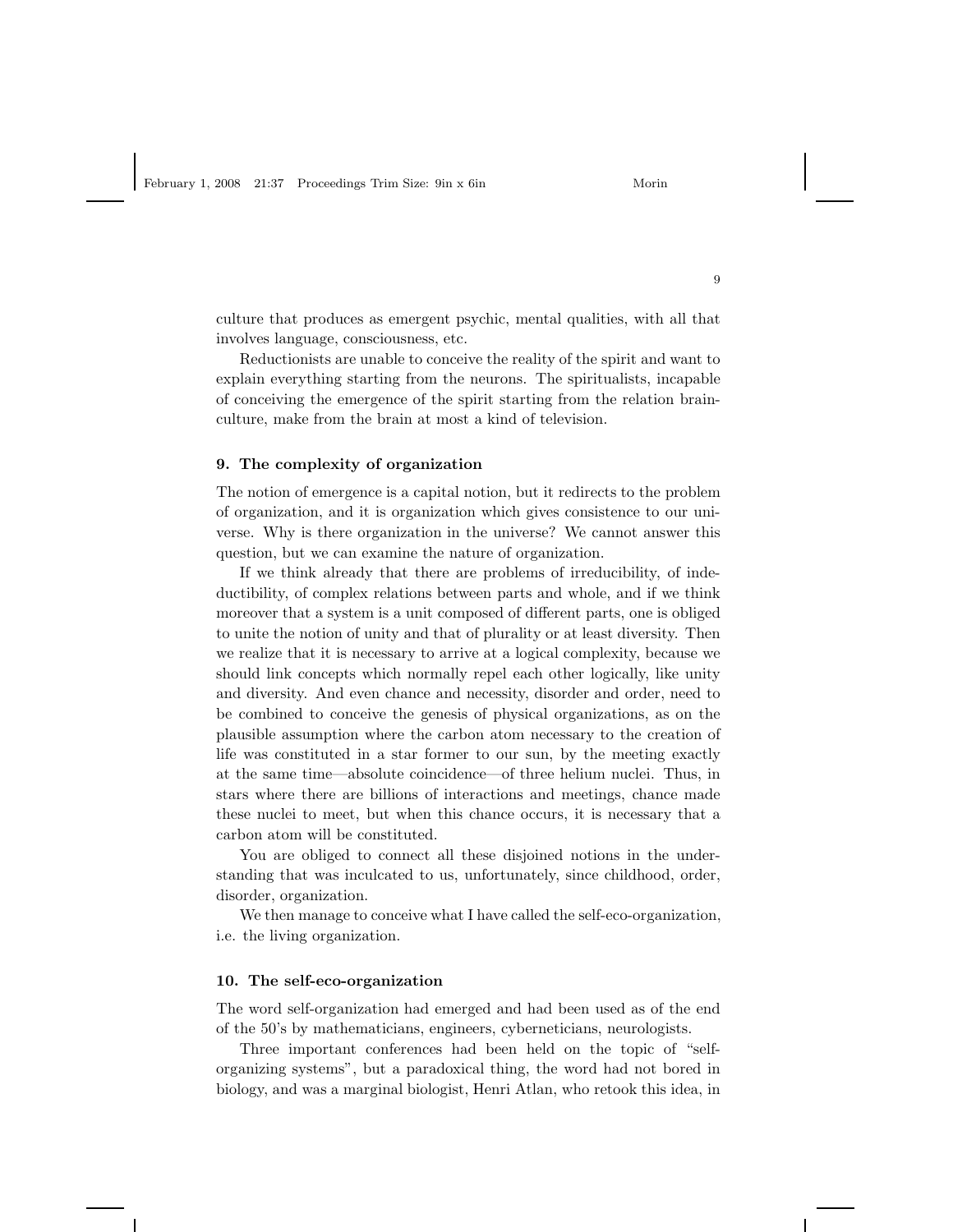a great intellectual isolation within his corporation, in the 70's. Finally the word emerged in the 80's-90's in Santa Fe as a new idea, whereas it existed already for nearly half a century. But it is still not imposed in biology.

I call self-eco-organization to the living organization, according to the idea that self-organization depends on its environment to draw energy and information: indeed, as it constitutes an organization that works to maintain itself, it degrades energy by its work, therefore it must draw energy from its environment. Moreover, it must seek its food and defend against threats, thus it must comprise a minimum of cognitive capacities.

One arrives to what I call logically the complex of autonomydependence. For a living being to be autonomous, it is necessary that it depends on its environment on matter and energy, and also in knowledge and information. The more autonomy will develop, the more multiple dependencies will develop. The more my computer will allow me to have an autonomous thought, the more it will depend on electricity, networks, sociological and material constraints. One arrives then to a new complexity to conceive living organization: the autonomy cannot be conceived without its ecology. Moreover, it is necessary for us to see a self-generating and self-producing process, that is to say, the idea of a recursive loop which obliges us to break our classical ideas of product  $\rightarrow$  producer, and of cause  $\rightarrow$  effect.

In a self-generating or self-producing or self-poetic or self-organizing process, the products are necessary for their own production. We are the products of a process of reproduction, but this process can continue only if we, individuals, couple to continue the process. Society is the product of interactions between human individuals, but society is constituted with its emergencies, its culture, its language, which retroacts to the individuals and thus produces them as individuals supplying them with language and culture. We are products and producers. Causes produce effects that are necessary for their own causation.

Already the loop idea had been released by Norbert Wiener in the idea of feedback, negative as well as positive, finally mainly negative; then it was generalized without really reflecting on the epistemological consequences which it comprised. Even in the most banal example which is that of a thermal system supplied with a boiler which provides the heating of a building, we have this idea of inseparability of the cause and effect: thanks to the thermostat, when 20° is reached, the heating stops; when the temperature is too low, the heating is started. It is a circular system, where the effect itself intervenes in the cause which allows the thermal autonomy of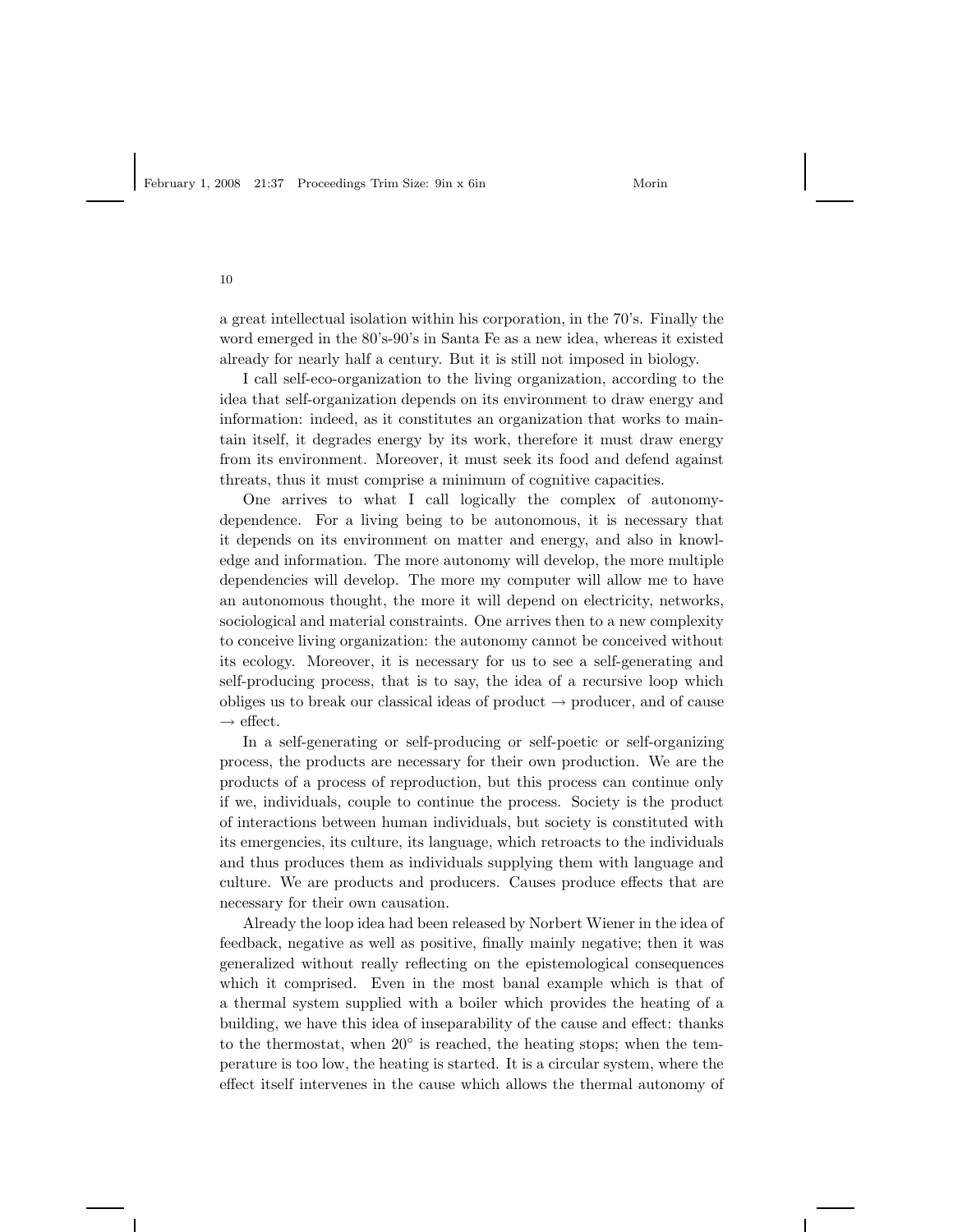the whole compared to a cold environment. That is to say that the feedback is a process which complexifies causality. But the consequences of this had not been drawn to the epistemological level.

Thus feedback is already a complex concept, even in non-living systems. Negative feedback is what makes it possible to cancel the deviations that unceasingly tend to be formed like the fall in temperature compared to the standard. Positive feedback develops when a regulation system is not able anymore to cancel the deviations; those can then be amplified and go towards a runaway, kind of generalized disintegration, which is often the case in our physical world. But we could see, following an idea advanced more than fifty years ago by Magoroh Maruyama, that the positive feedback, i.e. increasing deviation, is an element that allows transformation in human history. All the great transformation processes started with deviations, such as the monotheist deviation in a polytheist world, the religious deviation of the message of Jesus within the Jewish world, then, deviation in the deviation, its transformation by Paul within the Roman empire; deviation, the message of Mohammed driven out of Mecca, taking refuge in Medina. The birth of capitalism is itself deviating in a feudal world. The birth of modern science is a deviating process from the  $XVII^{th}$  century. Socialism is a deviating idea in the  $XIX<sup>th</sup>$  century. In other words, all the processes start by deviations that, when they are not suffocated, exterminated, are then able to make chain transformations.

## 11. The relationship between local and global

In logical complexity, you have the relation between the local and the global. One believed to be able to assume the two truths of the global and of the local with axioms of the style: "think globally and act locally". In reality, one is, I believe, constrained in our global age to think jointly locally and globally and to try to act at the same time locally and globally. Also, which is also complex, local truths can become global errors. For example, when our immune system rejects with the greatest energy the heart that one grafts to him, like a nasty foreigner, this local truth becomes a global error, because the organism dies. But one can also say that global truths can lead to local errors. The truth of the need to fight against terrorism can lead to interventions, which will favor even more the development of terrorism, just look at Irak.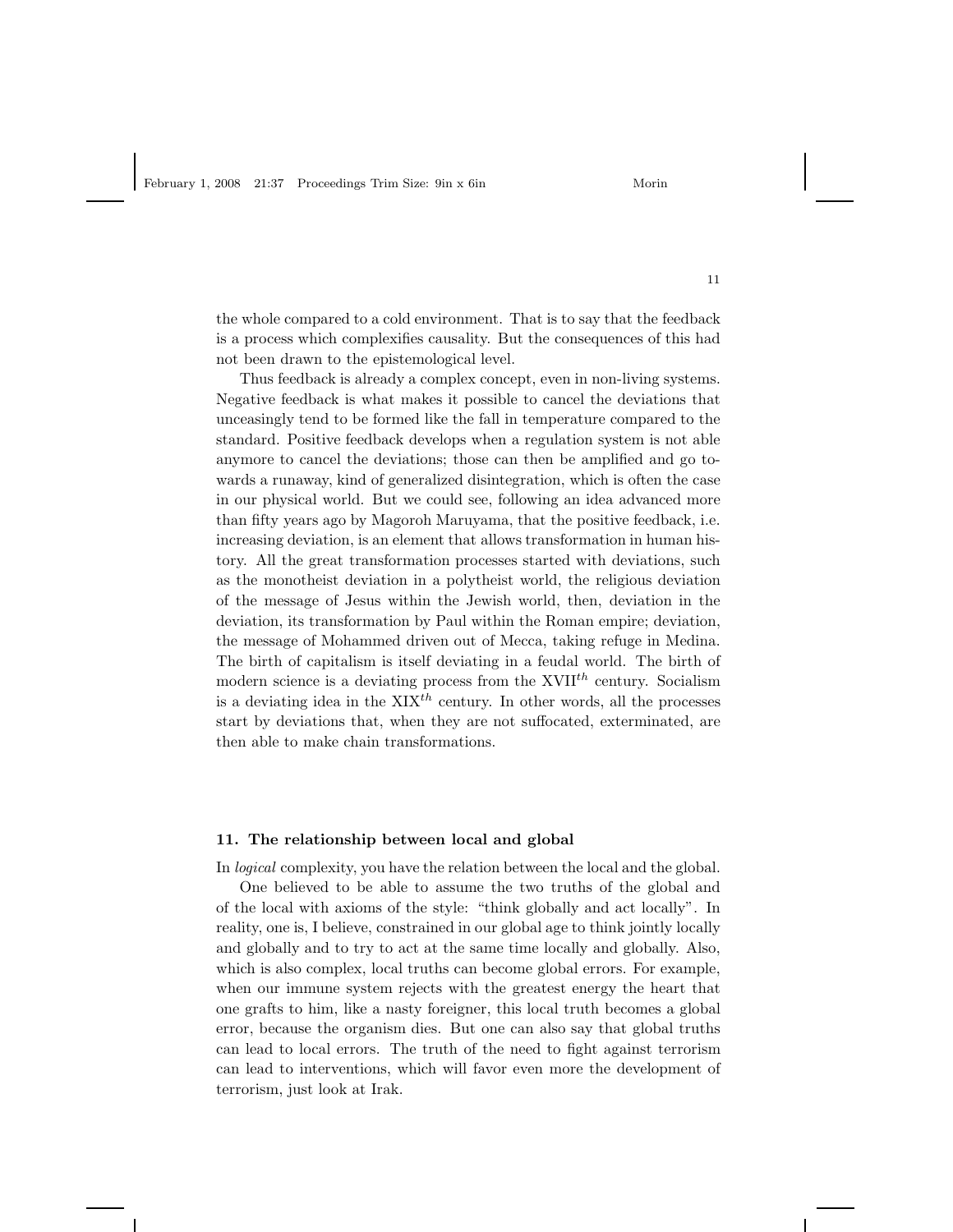# 12. Heraclitus: "live of death, die of life"

In this union of notions *logically* complex, there is a relationship between life and death.

I often quoted the illuminating phrase of Heraclitus, from the  $VI^{th}$  century b.C.: "live of death, die of life". It became recently intelligible, from the moment when we learned that our organism degrades its energy, not only to reconstitute its molecules, but that our cells themselves are degraded and that we produce new cells. We live from the death of our cells. And this process of permanent regeneration, almost of permanent rejuvenilization, is the process of life. What makes it possible to add to the very right formula of Bichat, saying: "life is the ensemble of the functions that fight against death", this strange complement that presents us a logical complexity: "Integrating death to fight better against death". What one again knows about this process is extremely interesting: it has been learned rather recently that cells that die are not only old cells; in fact apparently healthy cells receiving different messages from neighboring cells, "decide", at a given moment, to commit suicide. They commit suicide and phagocytes devour their remains. Like this, the organism determines which cells must die before they have reached senescence. That is to say that the death of cells and their postmortem liquidation are included in the living organization.

There is a kind of phenomenon of self-destruction, of apoptosis, since this term has been taken from the vegetal world, indicating the split of the stems operated by trees in autumn so that dead leafs fall.

On the one hand, when there is an insufficiency of cellular deaths following different accidents and perturbations, there are a certain number of diseases that are deadly in the long run, like osteoporosis, various types of sclerosis, and certain cancers, where cells refuse to die, becoming immortal, forming tumors and go for a stroll in the form of metastases (It can seem that it is a revolt of cells against their individual death that lead to these forms of death of the organism). On the other hand, the excess of cellular deaths determine AIDS, Parkinson's, and Alzheimer's disease.

You see at which point this relationship between life and death is complex: it is necessary for cells to die, but not too much! One lives between two catastrophes, the excess or insufficiency of mortality. One finds again the fundamentally epistemological problem of generalized complexity.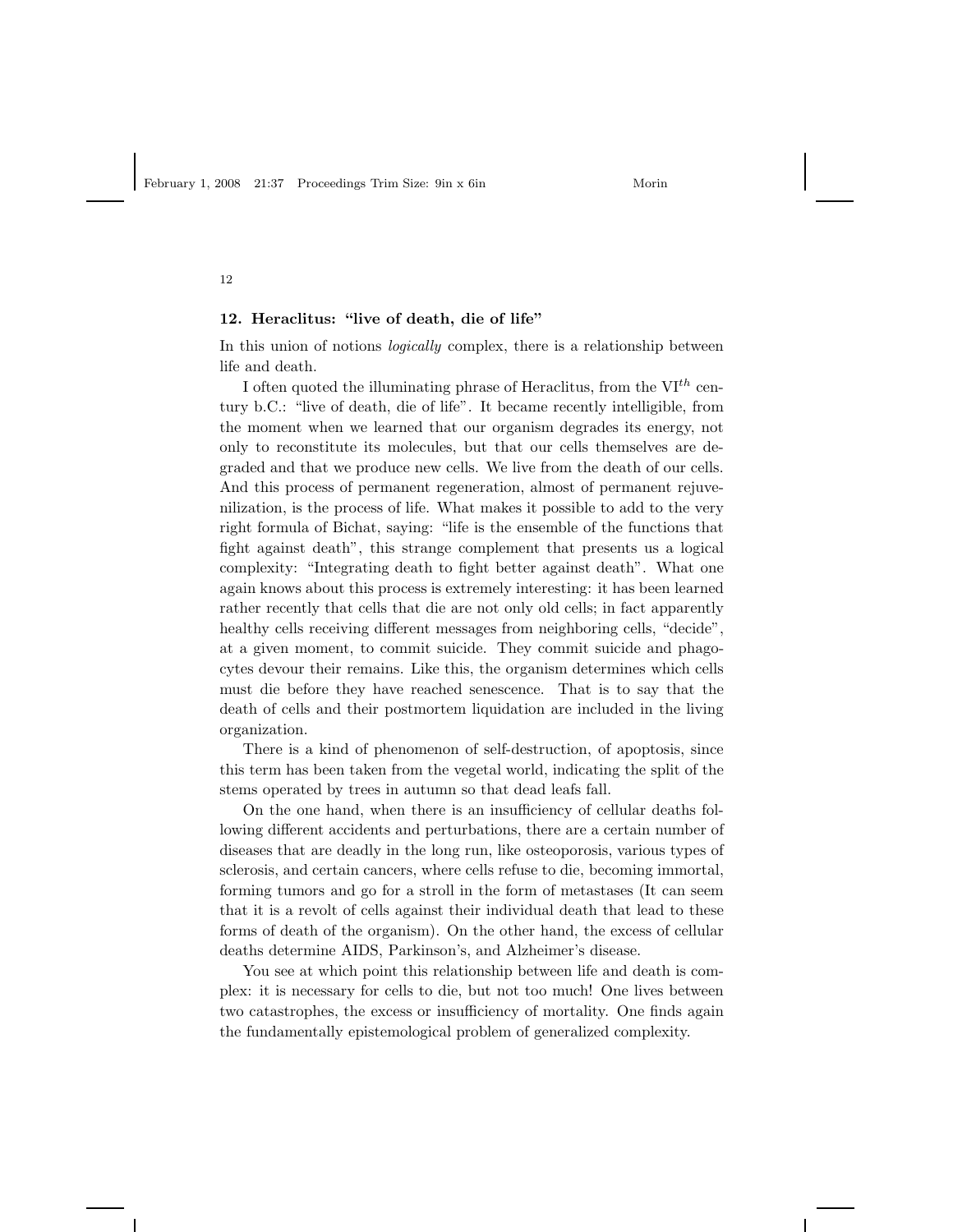#### 13. On non-trivial machines

Living beings are certainly machines, but unlike artificial machines that are trivial deterministic machines (where one knows the outputs when one knows the inputs), these are non-trivial machines (von Foerster) where one can predict innovative behaviors.

We are machines, this truth was already in *L'homme-machine* of La Mettrie. We are physical machines, thermal machines, we function at the temperature of 37<sup>°</sup>. But we are complex machines.

Von Neumann established the difference between living machines and artificial machines produced by technology: the components of the technical machines, having the good quality of being extremely reliable, go towards their degradation, towards their wear, from the very start of their operation. Whereas the living machine, made up mainly by components far from reliable, degrading proteins—and one understands very well that this lack of reliability of proteins makes it possible to reconstitute them non stop—is able to be regenerated and repaired; it also goes towards death, but after a process of development. The key of this difference lies in the capacity of self-repair and self-regeneration. The word regeneration is capital here.

One can say that the characteristic of innovations that emerge in the evolution of life (which are determined by environmental changes, or by the irruption of multiple hazards), such as the appearance of the skeleton in vertebrates, wings in insects, birds, or bats, all these creations, are characteristic non-trivial machines. That is to say, it gives a new solution to insurmountable challenges without this solution.

All the important figures of human history, on the intellectual, religious, messianic, or politic levels, were non-trivial machines. One can advance that all the History of Humankind, which begins ten thousand years ago—is a non-trivial history, i.e. a history made of unforeseen, of unexpected events, of destructions and creations. The history of life that precedes it is a nontrivial history, and the history of the universe, where the birth of life and then of humankind are included, is a non-trivial history.

We are obliged to detrivialize knowledge and our worldview.

## 14. To complexify the notion of chaos

We have seen how the notion of system brings us to complexities of organization which themselves lead us to logical complexities. Let us look now at the notion of chaos, as it appears within chaos theory, and which comprises disorder and impredictibility. The beat of the wings of a butterfly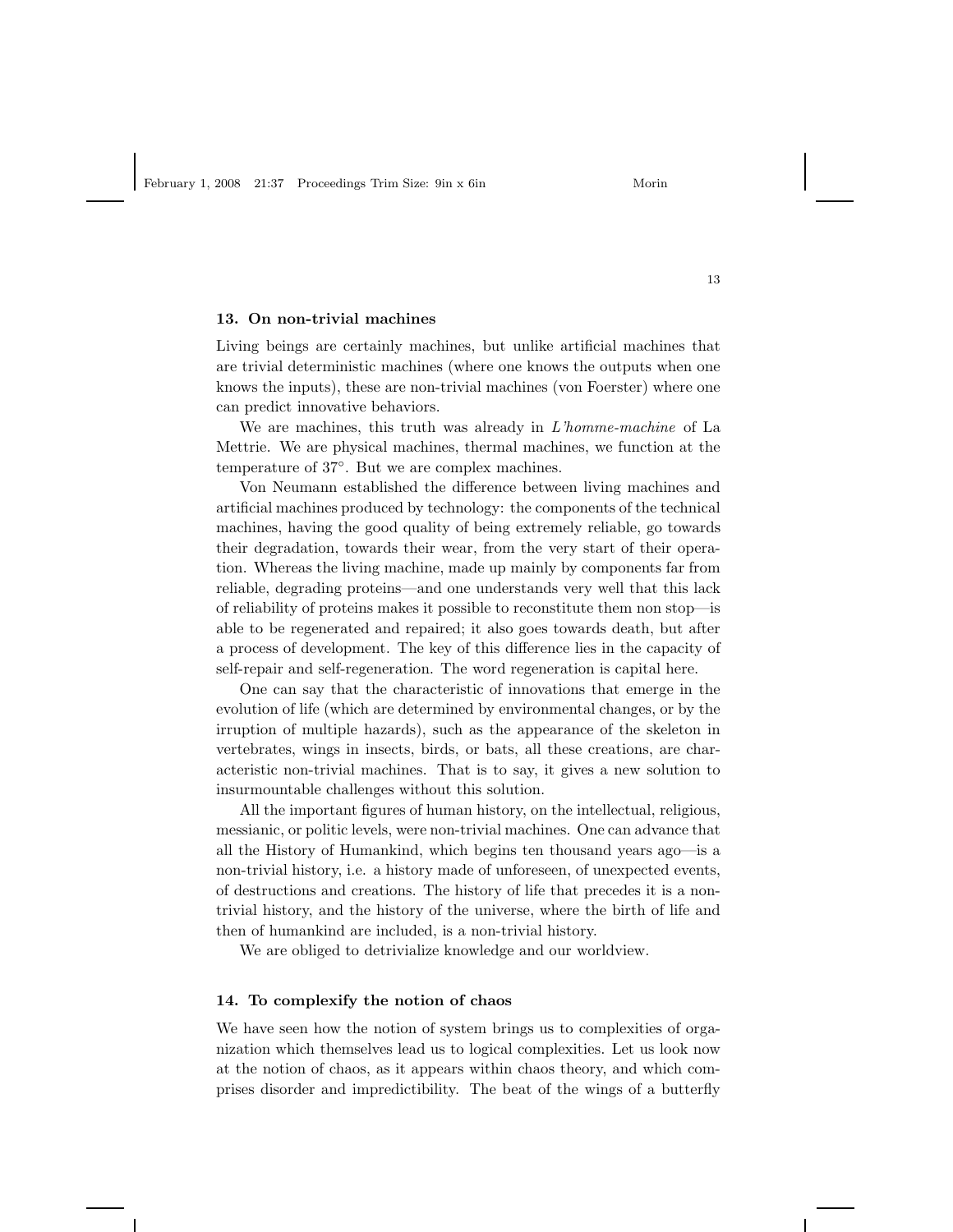in Melbourne can cause by a succession of chain processes a hurricane in Jamaica, for example.

Actually, I believe that the word chaos must be considered in its deep sense, its Greek sense. We know that in the Greek worldview, Chaos is at the origin of Cosmos. Chaos is not pure disorder, it carries within itself the indistinctness between the potentialities of order, of disorder, and of organization from which a cosmos will be born, which is an ordered universe. The Greeks saw a bit too much order in the cosmos, which is effectively ordered because the immediate spectacle, the impeccable order of the sky that we see each night with the stars, is always in the same place. And if the planets are mobile they also come to the same place with an impeccable order. However, we know today with the widened conceptions of cosmic time that all this order is at the same time temporary and partial in a universe of movement, collision, transformation.

Chaos and Cosmos are associated—I have employed the word Chaosmos—there is also a circular relation between both terms. It is necessary to take the word chaos in a much deeper and more intense sense than that of physical chaos theory.

#### 15. The need of contextualization

Let us take again the "complexus" term in the sense of "what is woven together".

It is a very important word, which indicates that the breaking up of knowledge prevents from linking and contextualizing.

The knowledge mode characteristic of disciplinary science isolates objects, one from another, and isolates them compared to their environment. One can even say that the principle of scientific experimentation allows to take a physical body in Nature, to isolate it in an artificial and controlled laboratory environment, and then study this object in function of perturbations and variations that one makes it undergo. This indeed makes it possible to know a certain number of its qualities and properties. But one can also say that this principle of decontextualization was ill-fated, as soon as it was ported to the living. The observation since 1960 by Jane Goodall of a tribe of chimpanzees in their natural environment could show the supremacy of observation (in a natural environment) over experimentation (in a laboratory) for knowledge<sup>d</sup>. A lot of patience was necessary

 $\overline{d}$ See "Le Paradigme Perdu", pp. 51–54.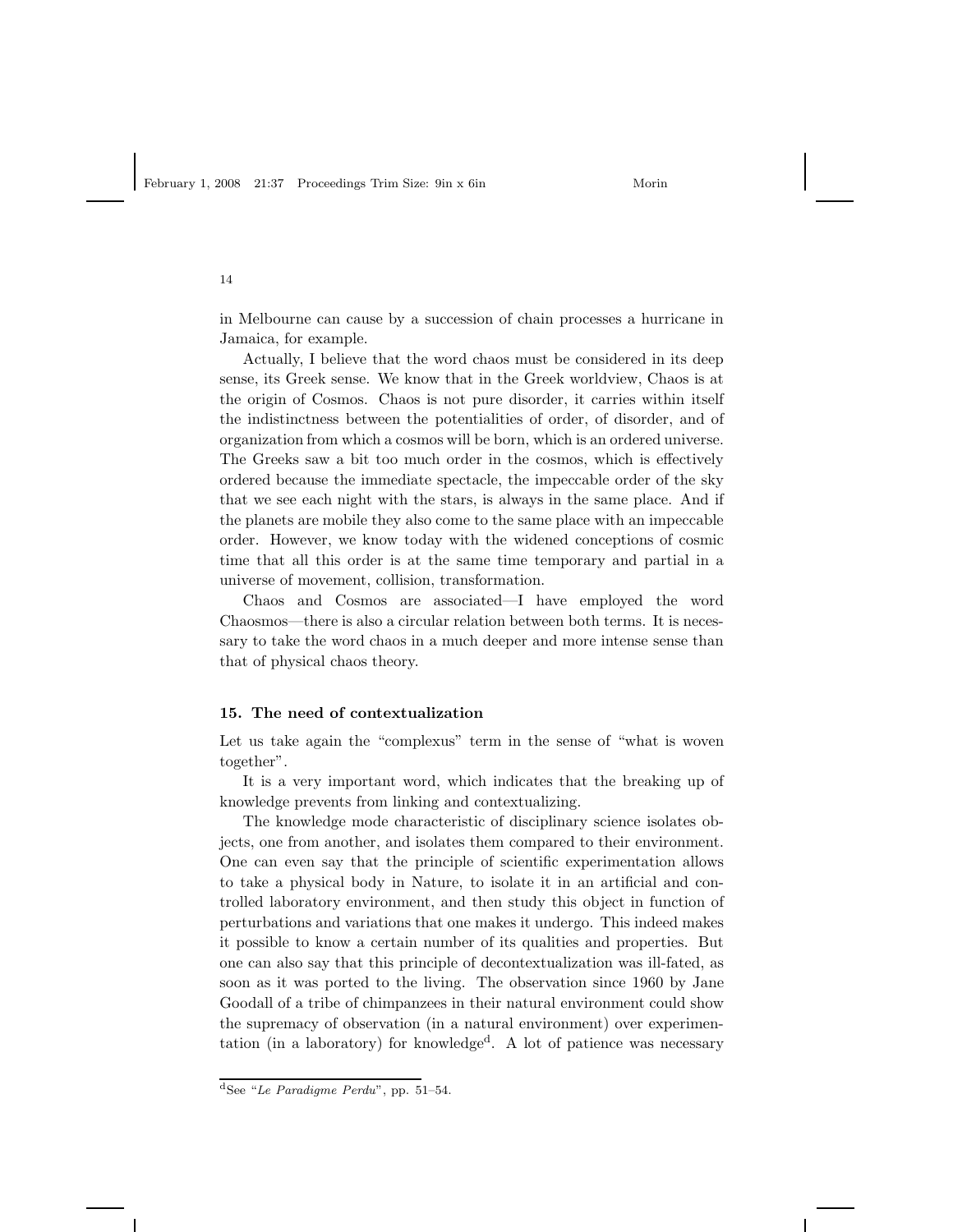so that Jane Goodall could perceive that chimpanzees had different personalities, with rather complex relations of friendship, of rivalry; a whole psychology, a sociology of chimpanzees, invisible to the studies in a laboratory or in a cage, appeared in their complexity.

The idea of knowing the living in their environment became capital in animal ethology. Let us repeat it, the autonomy of the living needs to be known in its environment.

From now on, becoming aware of the degradations that our technoeconomic development makes to the biosphere, we realize the vital link with this same biosphere that we believe to have reduced to the rank of manipulable object. If we degrade it, we degrade ourselves, and if we destroy it, we destroy ourselves.

The need for contextualization is extremely important. I would even say that it is a principle of knowledge: Anybody who has made a translation in a foreign language will seek an unknown word in the dictionary; but with words being polysemous, it is not immediately known which is the good translation; the sense of the word will be sought in the sense of the sentence in the light of the global sense of the text. Though this play from text to word, and from text to context, and from context to word, a sense will crystalize. In other words, the insertion in the text and in the context is an evident cognitive necessity. Take for example the economy, the most advanced social science from a mathematical point of view, but which is isolated from human, social, historic, and sociologic contexts: its prediction power is extremely weak because the economy does not function in isolation: its forecasts need to be unceasingly revised, which indicates us the disability of a science that is very advanced but too closed.

More generally, mutual contextualization is lacking in the whole of social sciences.

I have often quoted the case of the Aswan dam because it is revealing and significant: it was built in Nasser's Egypt because it would make it possible to regulate the course of a capricious river, the Nile, and to produce electric power for a country which had a great need for it. However, after some time, what happened? This dam retained a part of the silts that fertilized the Nile valley, which obliged the farming population to desert the fields and overpopulate large metropolises like Cairo; it retained a part of the fish that the residents ate; moreover today, the accumulation of silts weakens the dam and causes new technical problems. That does not mean that the Aswan dam should not have been built, but that all the decisions taken in a techno-economic context are likely to be disastrous by their consequences.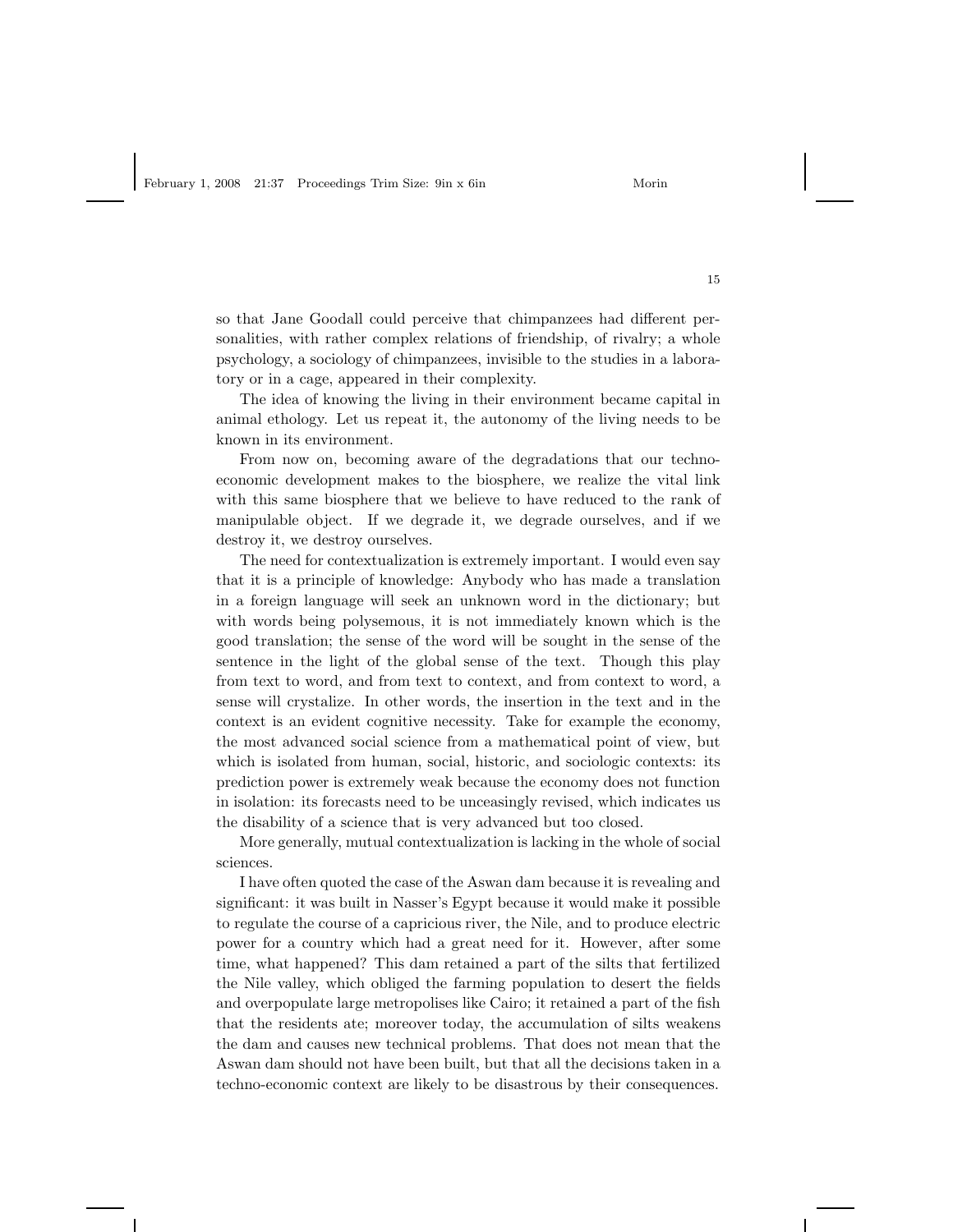It is like the deviation of rivers in Siberia that the Soviet government made and where the perverse consequences are more important than the positive ones.

It is thus necessary to recognize the inseparability of the separable, at the historical and social levels, as it has been recognized at the microphysical level. According to quantum physics, confirmed by Aspect's experiments, two microphysical entities are immediately connected one to the other although they are separated by space and time. Even more, one arrives to the idea that everything that is separated is at the same time inseparable.

## 16. The hologrammatic and dialogical principles

The hologrammic or hologrammatic principle should also be advanced, according to which not only a part is inside a whole, but also the whole is inside the part; just as the totality of the genetic inheritance is found in each cell of our organism, the society with its culture is inside the spirit of an individual.

We return again to the *logical core* of complexity which we will see, is dialogical: separability-inseparability, whole-parts, effect-cause, productproducer, life-death, homo sapiens-homo demens, etc.

It is here that the principle of the excluded middle reveals its limit. The excluded middle states "A cannot be A and not A", whereas it can be one and the other. For example, Spinoza is Jewish and non-Jewish, he is neither Jewish, nor non-Jewish. It is here that the dialogic is not the response to these paradoxes, but the means of facing them, by considering the complementarity of antagonisms and the productive play, sometimes vital, of complementary antagonisms.

## 17. For the sciences, a certain number of consequences

Regarding sciences, we can see a certain number of consequences.

First of all, classical science is somehow complex, even when it produces simplifying knowledge. Why?

Because science is a quadruped which walks on the following four legs: the leg of empiricism made of data, experimentation or observation; the leg of rationality, made of logically constituted theories; the leg of verification, always necessary; and the leg of imagination, because great theories are products of a powerful creative imagination. Thus science is complex, produced by a quadruped movement, which prevents it from solidifying.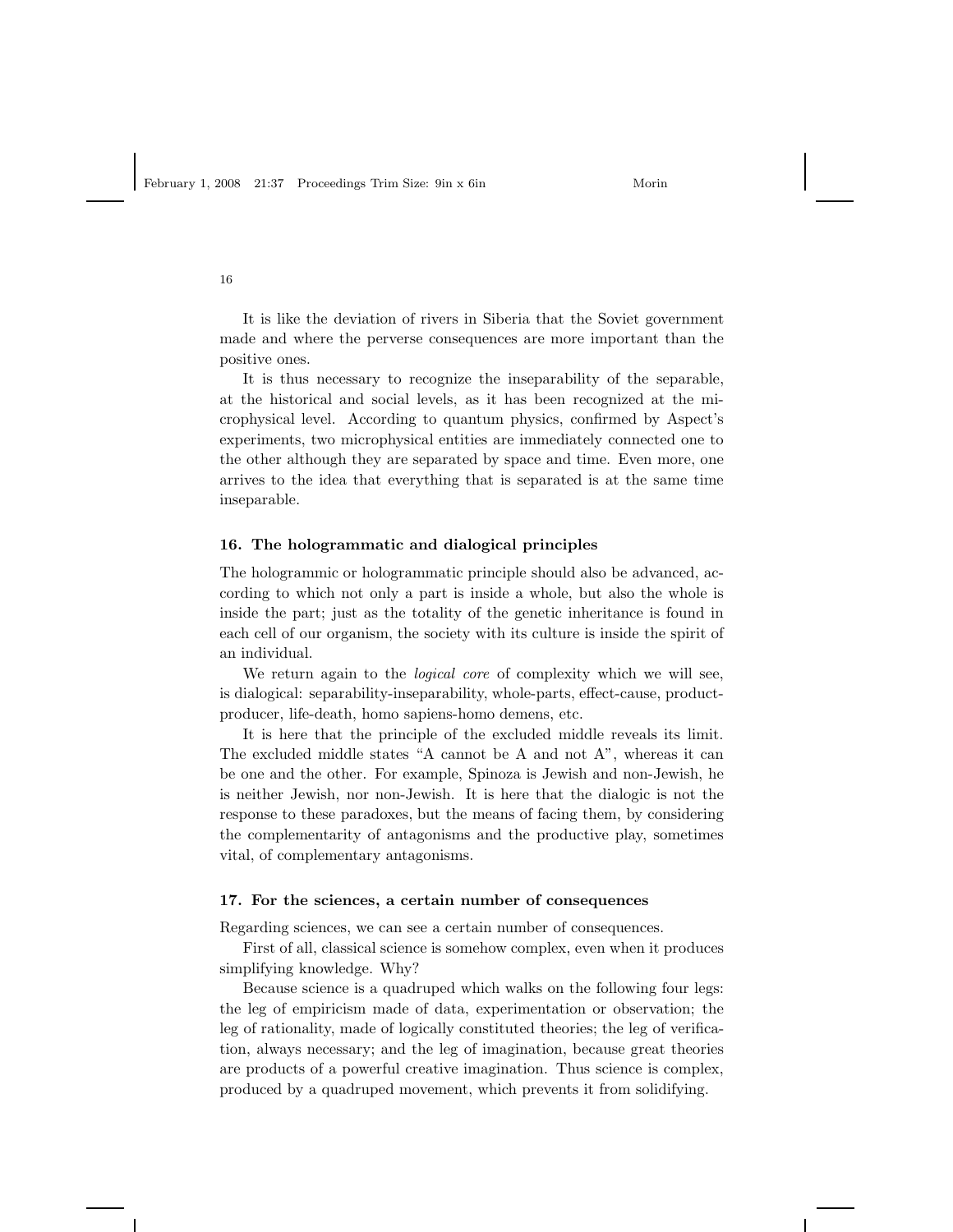The objective knowledge which is its idea, resulted in the need of eliminating subjectivity, i.e. the emotional part inherent to each observer, to each scientist, but it also comprised the elimination of the subject, i.e. the being which conceives and knows. However, any knowledge, including objective, is at the same time a cerebral translation starting from data of the external world and a mental reconstruction, starting from certain organizing potentialities of the spirit. It is certain that the idea of a pure objectivity is utopian. Scientific objectivity is produced by beings who are subjects, within given historical conditions, starting from the rules of the scientific game. The great contribution of Kant was to show that the object of knowledge is co-constructed by our spirit. He indicated us that it is necessary to know knowledge to know its possibilities and limits. The knowledge of knowledge is a requirement of the complex thinking.

As Husserl indicated in the 30's, in particular in his conference on the crisis of European science, sciences developed extremely sophisticated means to know external objects, but no means to know themselves. There is no science of science, and even the science of science would be insufficient if it does not include epistemological problems. Science is a tumultuous building site, science is a process that could not be programmed in advance, because one can never program what one will find, since the characteristic of a discovery is its unexpectedness. This uncontrolled process has lead today to the development of potentialities of destruction and of manipulation, which must bring the introduction into science of a double conscience: a conscience of itself, and an ethical conscience.

Also, I believe that it will be necessary to arrive more and more to a scientific knowledge integrating the knowledge of the human spirit to the knowledge of the object which this spirit seizes and recognizing the inseparability between object and subject.

# 18. Two scientific revolutions introduced complexity de facto

I already indicated how the concept of complexity emerged in a marginal fashion in a sphere of mathematicians/engineers. It should be indicated now that the  $XX^{th}$  century knew two scientific revolutions which de facto introduced complexity without, however, recognizing this notion that remains implicit.

The first revolution, after the thermodynamics of the  $XIX<sup>th</sup>$  century, is that of the microphysics and cosmophysics that introduced indeterminism,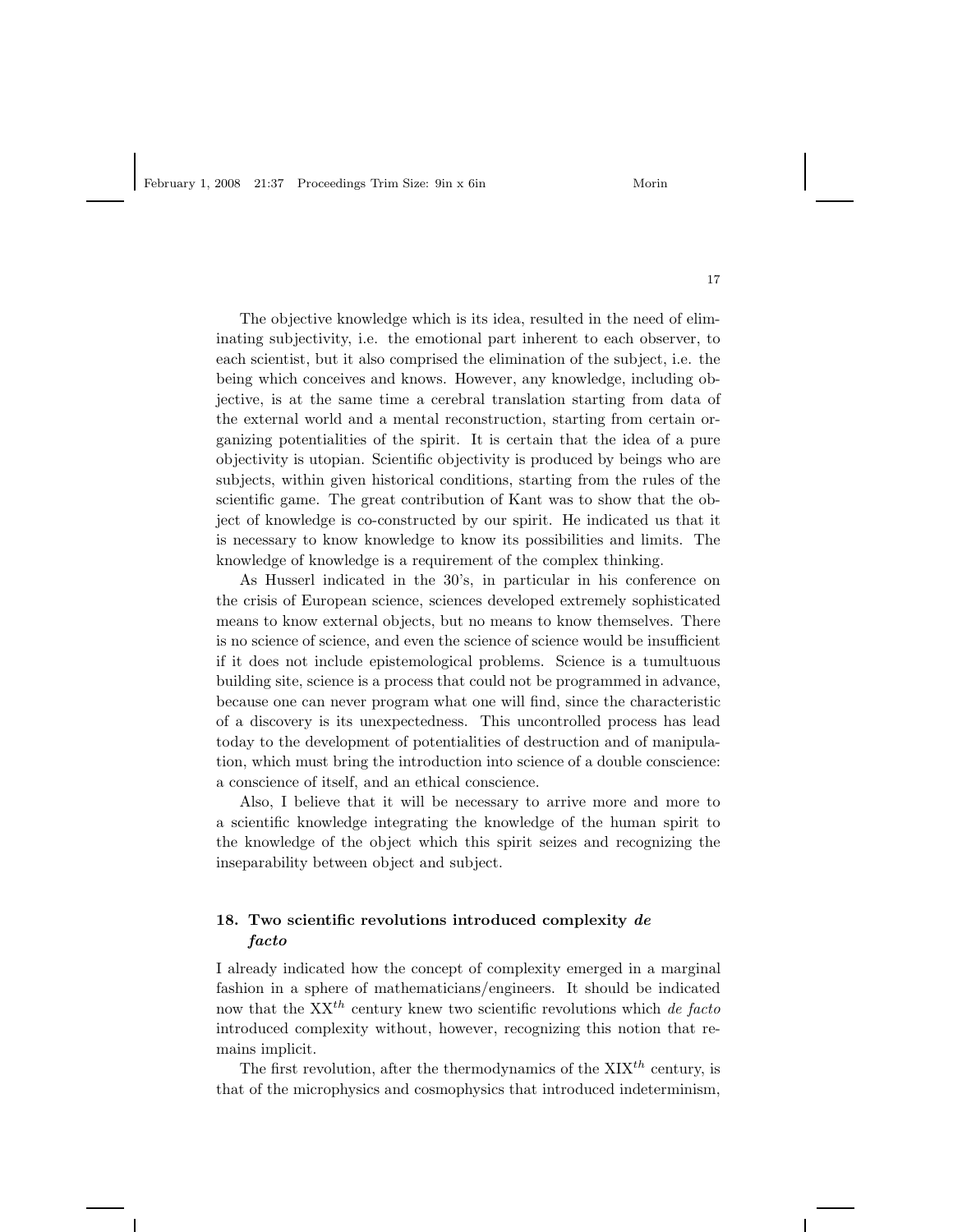knowledge from the social sciences.

18

risk—where determinism reigned—and elaborated suitable methods to deal

with the uncertainties met. The second revolution is that which gathers disciplines and restores between them a common fabric. It begins in the second half of the  $XX<sup>th</sup>$ century. Thus in the 60's, Earth sciences designed Earth as a complex physical system, which makes it possible today to articulate geology, seismology, vulcanology, meteorology, ecology, etc. At the same time, ecology develops as a scientific knowledge bringing together data and information coming from different physical and biological disciplines in the conception of ecosystems. It makes it possible to conceive how an ecosystem either degrades, develops, or maintains its homeostasis. From the 70's, the ecological conception extends to the whole biosphere, necessarily introducing

Although ecology, at the biosphere level, cannot make rigorous predictions, it can give us vital hypothesis, concerning, for example, global warming, which manifests itself by the melting of glaciers in the Antarctic or the Arctic. Thus ecology, cosmology, and Earth sciences have become poly-disciplinary sciences, even transdisciplinary. Sooner or later, this will arrive in biology, from the moment when the idea of self-organization will be established; this will arrive in the social sciences<sup>e</sup>, although they are extremely resistant.

Finally, the observer, chased by the objectivity postulate, was introduced into certain sciences, such as microphysics where the observer perturbs what it observes. In the case of cosmology, even if one does not adhere to what Brandon Carter called the anthropic principle, which holds account of the place of humans in the universe, one is obliged to conceive that this universe, among its perhaps negligible possibilities, had the possibility of human life, perhaps only on this planet Earth, but perhaps also elsewhere.

Thus, the common fabric between the human, the living, and the Universe can be restored, which implies a complex conception capable at the same time to distinguish the human from the natural and to integrate it.

## 19. The insertion of science in History

In addition, there is the problem of the insertion of the Sciences in human History.

You know that there are two conceptions of history of sciences, the internalist conception and the externalist conception. The internalist mode

 ${}^{\rm e}{\rm C}$ f my Humanité de l'humanité, La Méthode 5, Le Seuil.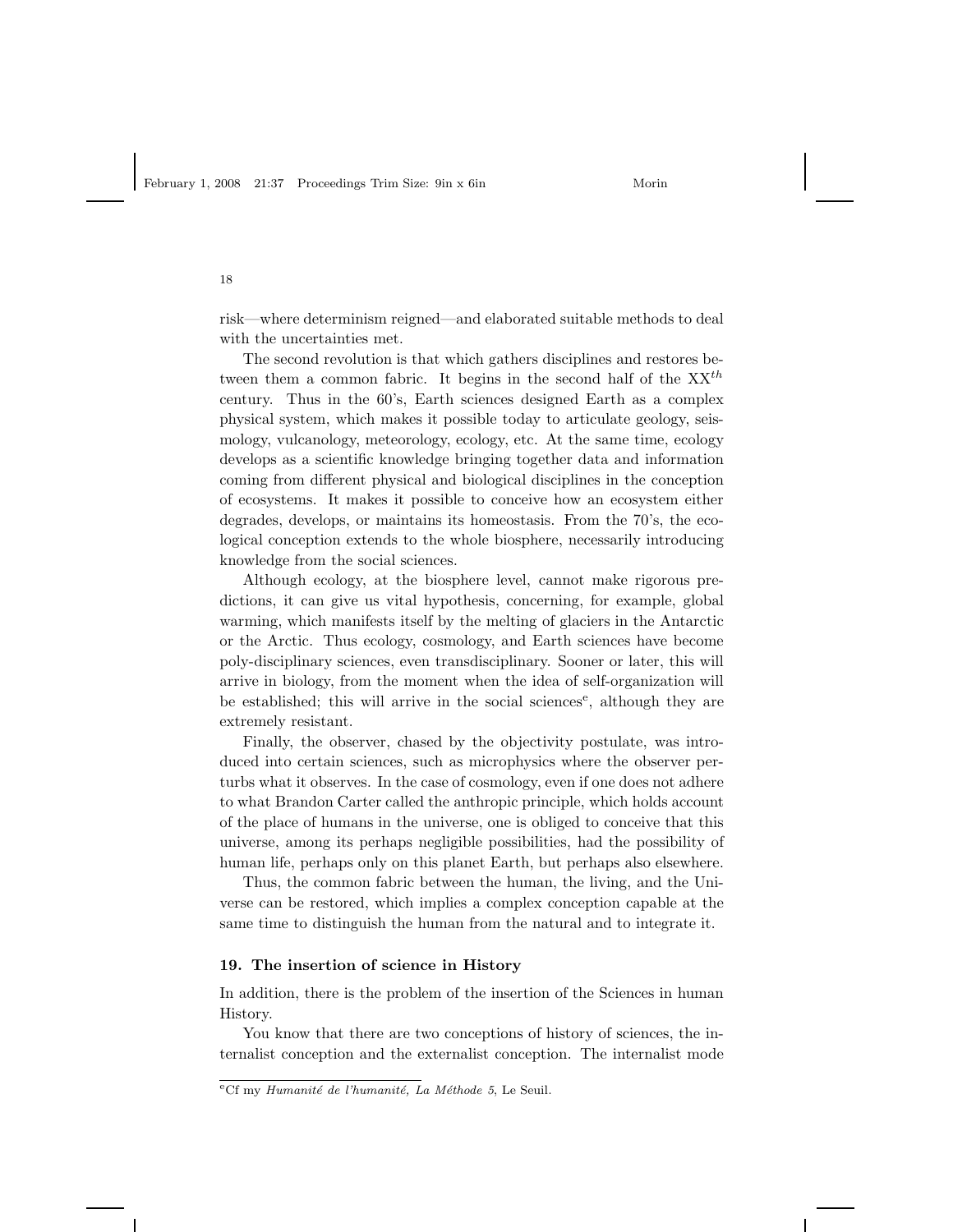sees the development of sciences in isolation, only in function of their internal logic and their own discoveries. The externalist mode sees them in function of historical and social developments which determine the scientific developments.

I think that it is necessary to link both, and this is appropriate for other developments than those of sciences. Thus, some wanted to understand the perversion of the Soviet Union starting from internal factors, such as insufficiencies of the Marxist doctrine, limitations of that of Lenin. Others wanted to impute it to external elements such as the surrounding and hostility of the capitalist powers with regard to the Soviet Union or former elements such as the backwardness of tsarist Russia. Whereas the true cognitive game is to link these two aspects in a dialogical fashion.

If one continues to place oneself from the viewpoint of modern Western history of science, one sees how from its marginal and quasi-deviating birth in the XVII<sup>th</sup> century, it is developed in the XVIII<sup>th</sup>, introduced in universities in the  $XIX^{th}$ , then in states and companies in the  $XX^{th}$ , and how it becomes central and driving within human history in the form of techno-science, and produces not only all the major elements for a renewed knowledge of the world and beneficial effects for humanity, but also formidable and uncontrolled powers which threaten it.

I don't know if I am right or wrong in retaking an expression of Vico, but it is necessary for us to arrive to the "Scienza Nuova". Very precisely, Vico inscribed the historical perspective at the heart of the scienza nuova. It is necessary to amplify the idea of scienza nuova by introducing the interaction between the simple and the complex, by conceiving a science that does not suppress disciplines but connects them, and consequently makes them fertile, a science which can at the same time distinguish and connect and where the transdisciplinarity is inseparable from complexity.

I repeat it, as much as the compartmentalization of disciplines disintegrates the natural fabric of complexity, as much a transdisciplinary vision is capable of restoring it.

#### 20. The link between science and philosophy

The link between science and philosophy has been broken. Still in the  $XVII<sup>th</sup>$  century, the great scientists were at the same time great philosophers. Certainly, they did not identify Science and Philosophy. When Pascal made his experiments in Puy de Dôme, he did not think about the bet problem. But in the times of Pascal, Gassendi, Leibniz, there was not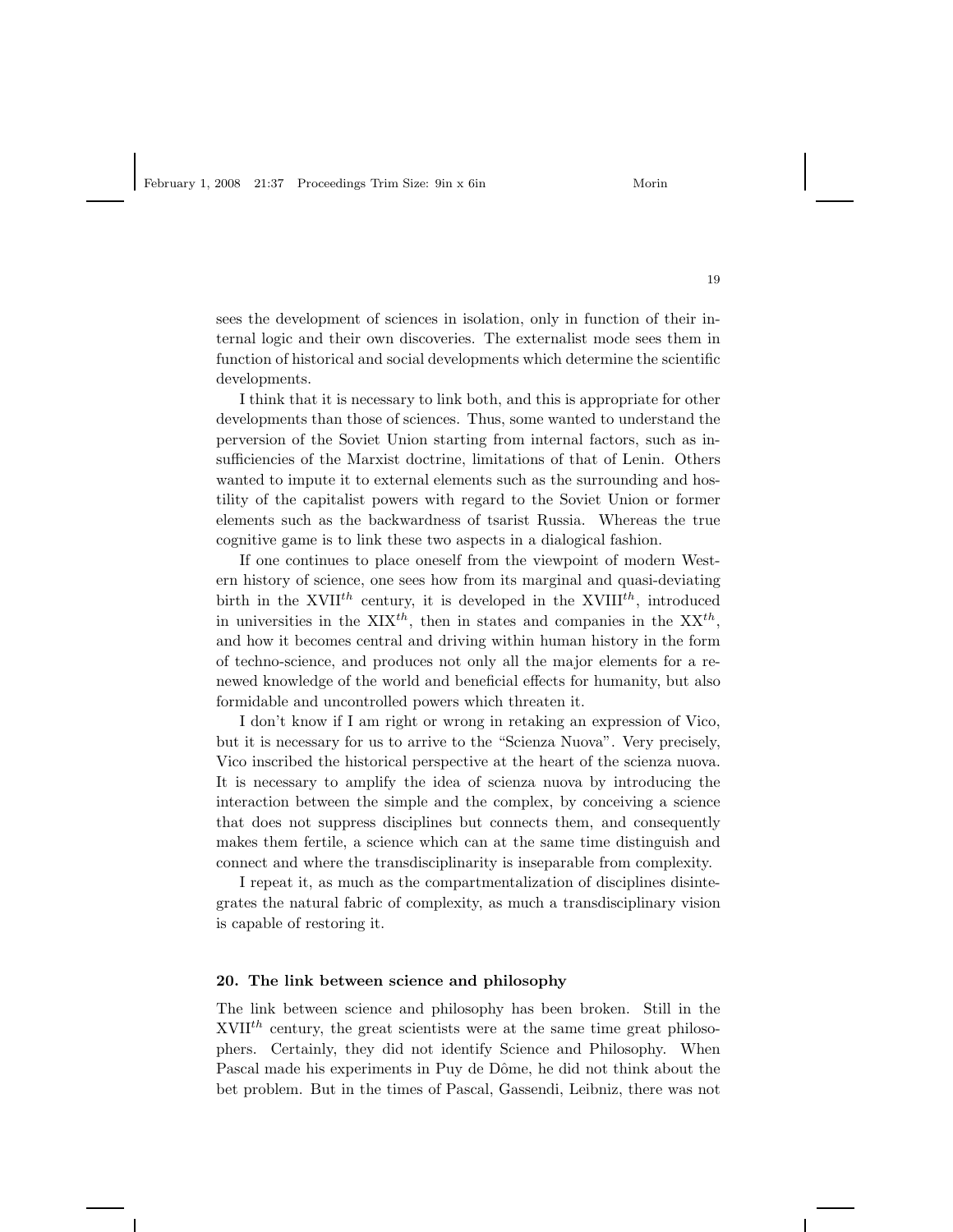this cut. This became a frightening ditch. The ditch of ignorance separates the scientific culture from the culture of the humanities.

But the current has started to be reversed: the most advanced sciences arrive to fundamental philosophical problems: Why is there a universe out of nothing? How was this universe born from a vacuum which was not at the same time the vacuum? What is reality? Is the essence of the universe veiled or totally cognizable?

The problem of life is posed from now on in a complexity that exceeds biology: the singular conditions of its origin, the conditions of emergences of its creative powers. Bergson was mistaken by thinking that there was an  $élan vital$ , but was right while speaking about creative evolution. He could even have spoken about evolutionary creativity.

Today we can foresee the possibility of creating life. From the moment when it is believed that life is a process developed starting only from physicochemical matter under certain conditions, in underwater thermal vents or elsewhere, one can very well consider creating the physical, chemical, thermodynamic conditions which give birth to organisms gifted with qualities that one calls life. We can also foresee the possibility to modify the human being in its biological nature. Therefore, we have to meditate about life, as we never did it. And at the same time we must meditate about our relationship with the biosphere.

Thus all the most advanced sciences arrive to fundamental philosophical problems that they thought to have eliminated. They do not only find them, they renew them.

If one defines philosophy by the will and capacity of reflection, it is necessary that the reflectivity is also introduced into the sciences, which does not eliminate the relative autonomy of philosophy nor the relative autonomy of scientific procedures compared to philosophical procedures.

Finally and especially, any knowledge, including the scientific one, must comprise in itself an epistemological reflection on its foundations, principles, and limits.

Still today there is the illusion that complexity is a philosophical problem and not a scientific one. In a certain way, it is true, in a certain way, it is false. It is true when you place yourselves from the point of view of an isolated and separated object: the fact that you isolate and separate the object made the complexity to disappear: thus it is not a scientific problem from the point of view of a closed discipline and a decontextualized object. But, as soon as you start to connect these isolated objects, you are in front of the problem of complexity.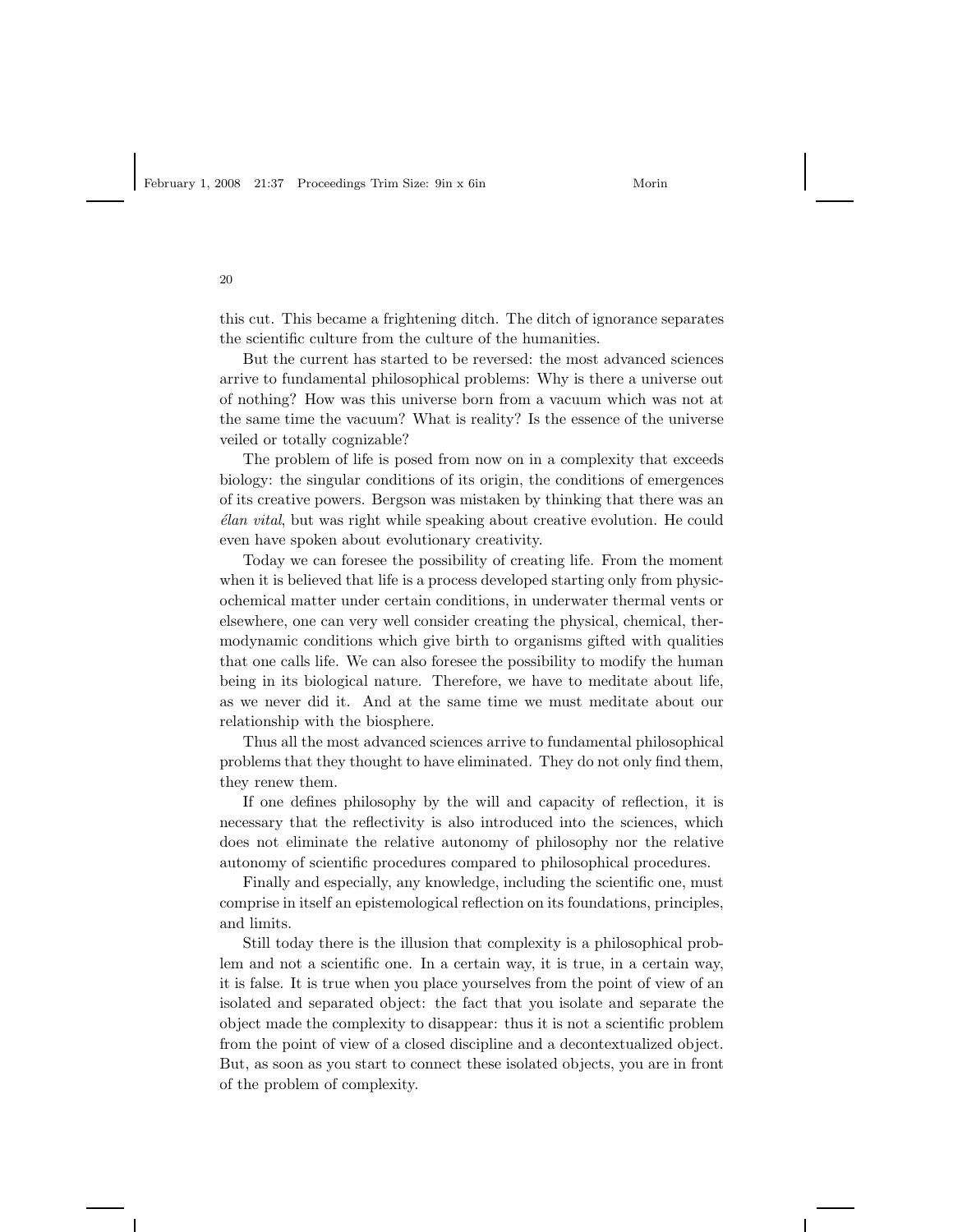# 21. Second epistemological rupture with restricted complexity

It is here that a second epistemological rupture with restricted complexity appears.

Restricted complexity is interested essentially in dynamical systems called complex. That is to say, it constitutes its own field, within the field of sciences.

But generalized complexity not only concerns all fields, but also relates to our knowledge as human beings, individuals, persons, and citizens. Since we have been domesticated by our education which taught us much more to separate than to connect, our aptitude for connecting is underdeveloped and our aptitude for separating is overdeveloped; I repeat that knowing, is at the same time separating and connecting, it is to make analysis and synthesis. Both are inseparable, and our atrophy of the capacity to connect is increasingly serious in a globalized, complexified mode, where it is a matter of generalized interdependence of everything and everyone.

The International Ethical, Political and Scientific Collegium has formulated a declaration of interdependence which it would wish to see promulgated by the United Nations. We must think the interdependence in all fields, including the complex relation between the parts and the whole. We need to be able to face uncertainties of life whereas nothing prepares us for it. We need to face complexity, including for action, whereas one opposes the cautionary principle to the risk principle, while Pericles had truly expressed the union of the two antagonistic principles when he said during a speech to the Athenians during the Peloponnesian war: "we Athenians, we are capable of combining prudence and audacity, whereas the others are either timorous or bold". It is the combination which we need. Also, precaution needs today sometimes much invention.

We need to deeply reform all our way of knowing and thinking.

## 22. The principle of ecology of action

The principle of ecology of action is, in my opinion, central: from the moment an action enters a given environment, it escapes from the will and intention of that which created it, it enters a set of interactions and multiple feedbacks and then it will find itself derived from its finalities, and sometimes to even go in the opposite sense. The ecology of action has a universal value, including for the development of sciences, whose destructive nuclear consequences were absolutely unexpected.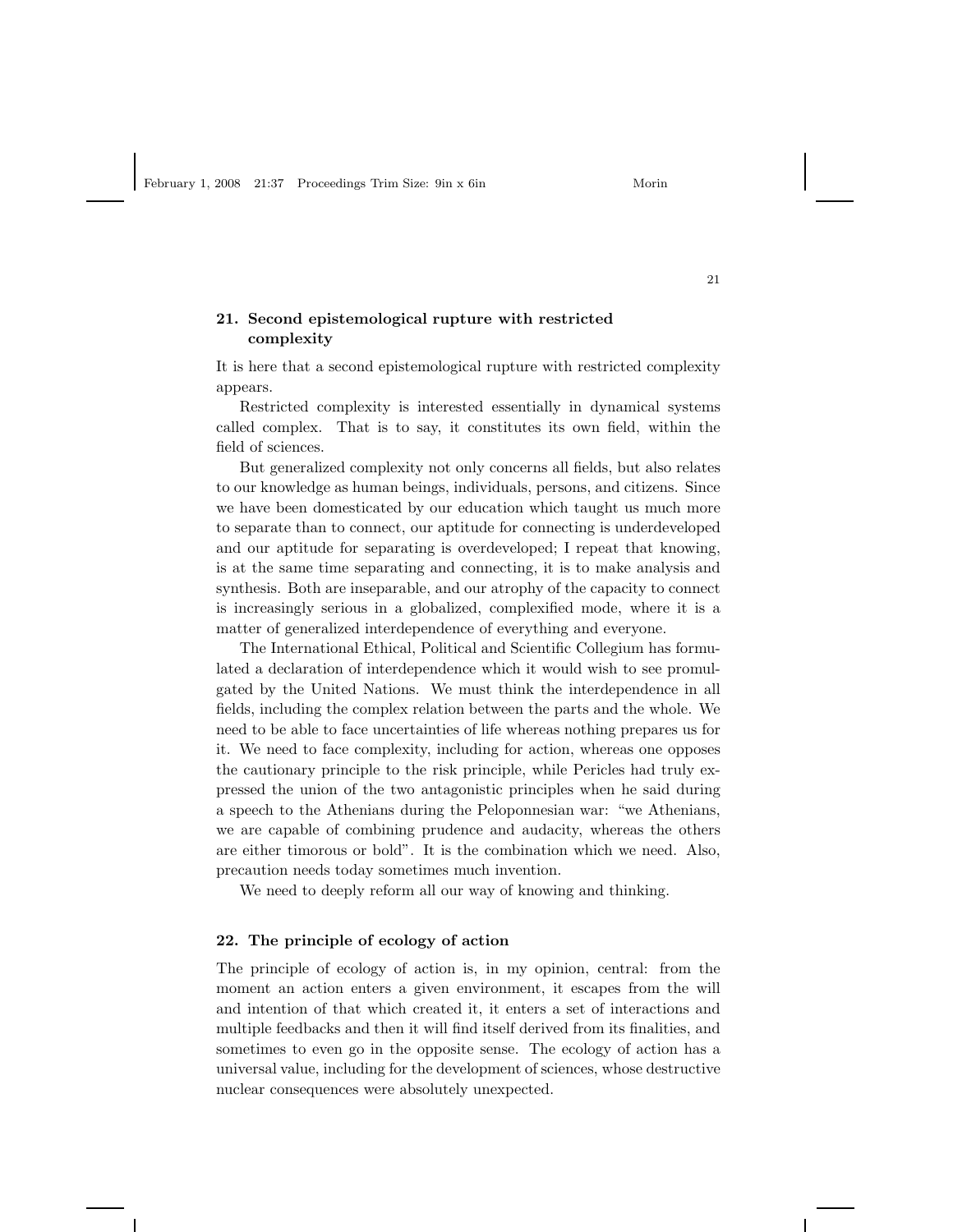Think that when Fermi elucidated the structure of the atom in the 30's, it was a purely speculative discovery and he had by no means thought that this could allow the fabrication of an atomic bomb. However, a few years later, the same Fermi went to the United States to contribute to the fabrication of the atomic bomb that would be used in Hiroshima and Nagasaki. When Watson and Crick determined the structure of the genetic inheritance in DNA, they thought that it was a great conquest of knowledge without any practical consequences. And hardly ten years after their discovery, the problem of genetic manipulations was posed in the biology community.

The ecology of action has a universal value. One can think of examples in our recent French history: a dissolution of the Parliament by President Chirac to have a governmental majority led to a socialist majority; a referendum made to win general support led to its rejection. Gorbachev tried a reform to save the Soviet Union but this one contributed to its disintegration. When one sees that a revolution was made in 1917 to suppress the exploitation of man by his fellow man, to create a new society, founded on the principles of community and liberty, and that this revolution, not only caused immense losses of blood, destruction, and repression by a police system, but, after seventy years, it led to its contrary, i.e. to a capitalism even more fierce and savage than that of the tsarist times, and with a return of religion! Everything that this revolution wanted to destroy resurrected. How not to think about the ecology of action!

#### 23. Creating "Institutes of fundamental culture"

The reform of the spirit seems to me absolutely necessary.

Once that I had understood that the reform of thought, deep work that I carried out in La Méthode, is a necessity, I accepted the offer of a Minister of Education when he called me for the reform of the content of secondary education. I tried to introduce my ideas of reform of thought into an educational project. I saw its total failure—finally it did not failed, it was not applied!—That pushed me to reflect even more. I wrote a book called La Tête bien faite (The head well made), then on the initiative of UNESCO I made a book called Les Sept savoirs nécessaires à l'éducation du futur (The seven knowledges necessary in the education of the future).

Following a University which will be created on these principles in Mexico, I had the more restricted but maybe more necessary idea of creating "Institutes of fundamental culture", which would be sheltered in a University or independent, addressing everybody, i.e. before University or during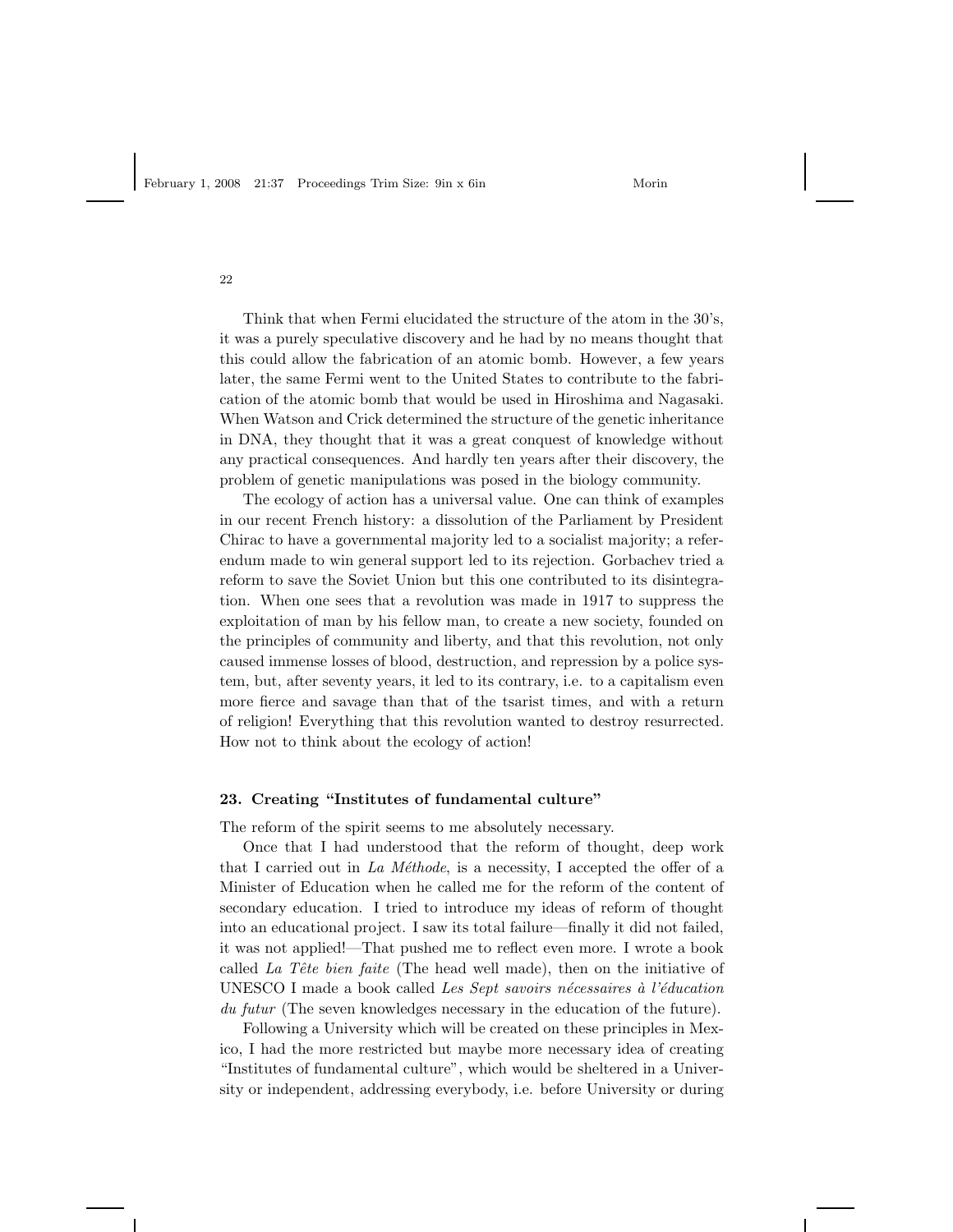University or after University, students, citizens, members of trade unions, entrepreneurs, everybody.

Why the word "fundamental culture"? Because it is that what is missing. In fact, it is the most vital matter to be taught, the most important to face life, and which is ignored by education.

- (1) Knowledge as a source of error or illusion; nowhere the traps of knowledge are taught, which come owing to the fact that all knowledge is translation and reconstruction.
- (2) Rationality, as if it were an obvious thing, whereas we know that rationality knows its perversion, its infantile or senile diseases.
- (3) Scientificity. What is science, its frontiers, its limits, its possibilities, its rules. Moreover, there is an abundant literature, but which has never been consulted by the scientists who are recruited at CNRS for example. Most of the time, they do not know anything about the polemic between Niels Bohr and Einstein, the works of Popper, Lakatos, Kuhn, etc.
- (4) What is complexity.

And also:

- A teaching on "what is the human identity and condition", which is not found anywhere.
- A teaching on the global age, not only today's globalization, but all its antecedents starting from the conquest of America, the colonization of the world, its current phase, and its future prospects.
- A teaching on human understanding.
- A teaching concerning the confrontation of uncertainties in all the fields: sciences, everyday life, history (we have lost the certainty of progress, and the future is completely uncertain and obscure).
- A teaching on the problems of our civilization.

That is for me the fundamental teaching that can aid the reform of the spirit, of thought, of knowledge, of action, of life.

# 24. I conclude: generalized complexity integrates restricted complexity

Unfortunately, restricted complexity rejects generalized complexity, which seems to the former as pure chattering, pure philosophy. It rejects it because restricted complexity did not make the epistemological and paradigmatic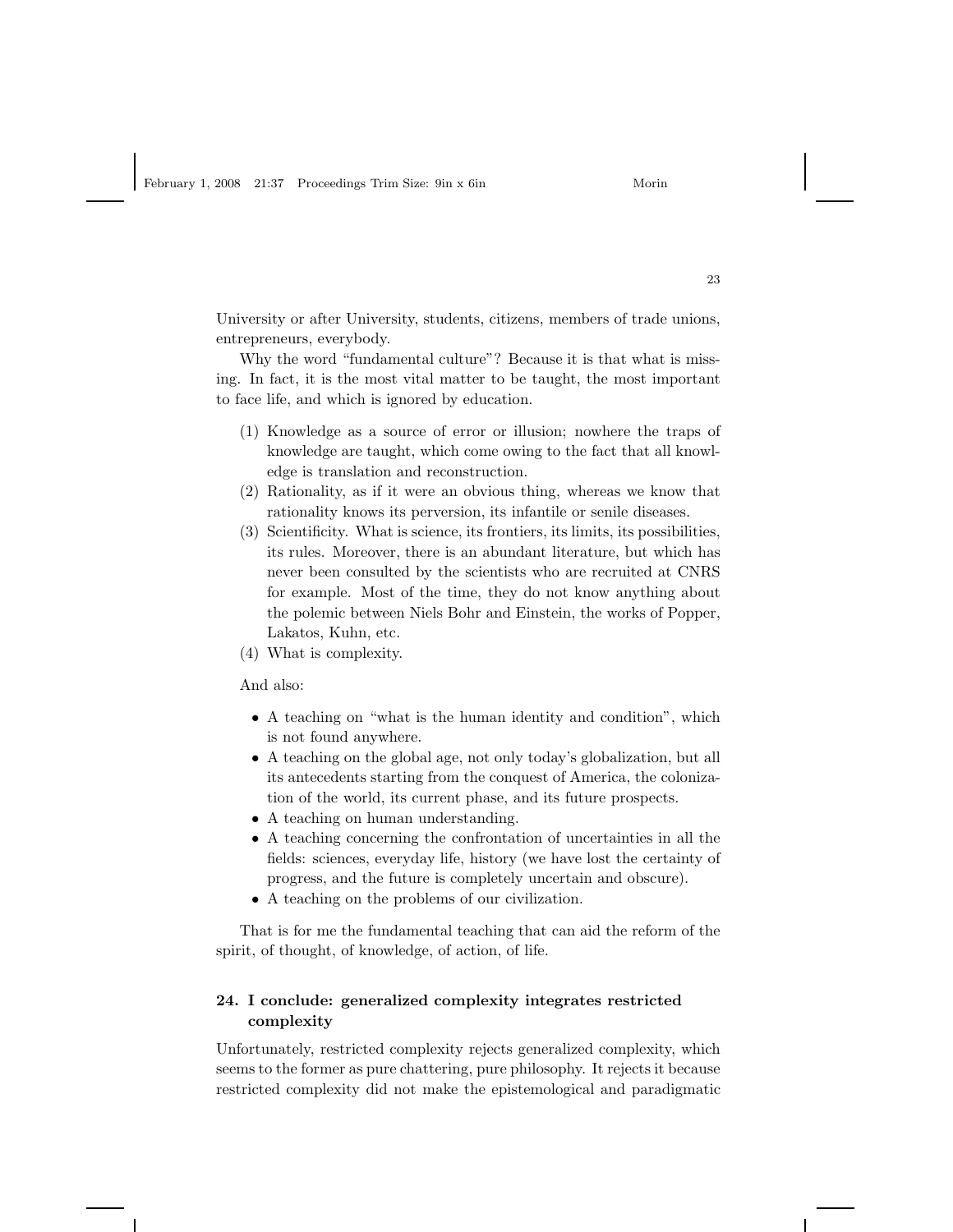revolution which complexity obliges. That will be done without a doubt. But in the meantime, we see that the problematic of complexity have invaded all our horizons, and I repeat "problematic", because it is an error to think that one will find in complexity a method that can be applied automatically to the world and anything.

Complexity is a certain number of principles which help the autonomous spirit to know. Whereas a program destroys the autonomy of the one who seeks, the problematic of complexity stimulates an autonomous strategy, obliges in the field of action—once that one knows that the ecology of action can pervert the best intentions—to reconsider our decisions like bets and incites us to develop an adequate strategy to more or less control the action.

In other words, in all the fields, I would say "help yourself and the complexity will help you", which has nothing to do with the mechanical application of a program or a rule. It is a deep reform of our mental functioning, of our being.

These ideas now marginal, deviating, begin to constitute a tendency still in minority, or rather tendencies since there are several paths to go towards complexity. These ideas, these deviations, can be developed and become cultural, political, and social forces.

The probabilities of a global future are extremely alarming: our spaceship is pulled by four engines without any control: science, technology, economy, and the search for profit—all this under conditions of chaos since the techno-civilizational unification of the planet, under the Western push, causes singular cultural resistances and cultural and religious re-closings.

The planet is in crisis with all the possibilities, ones regressive and destructive, others stimulant and fertile, such as invention, creation, new solutions.

# 25. We should even apprehend the possibilities of metamorphosis

We should even apprehend the possibilities of metamorphosis because we have completely astonishing examples of it from the past. The change in certain places where there have been demographic concentrations in the Middle East, in the Indus basin, in China, in Mexico, in Peru, from prehistoric societies of hundreds of men, without cities, without state, without agriculture, without army, without social class, to enormous historical societies with cities, agriculture, army, civilization, religion, philosophy, works